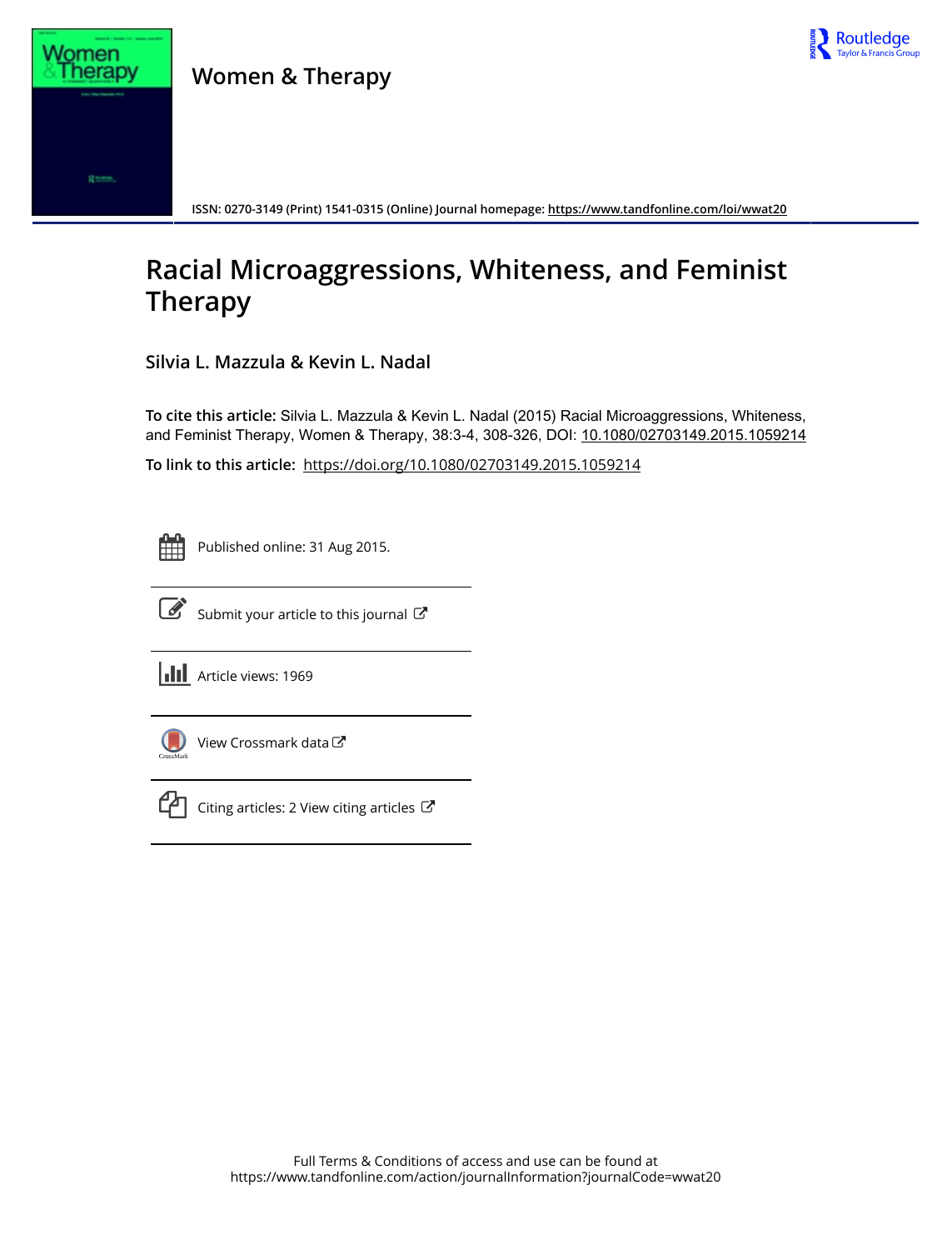

### Racial Microaggressions, Whiteness, and Feminist Therapy

SILVIA L. MAZZULA and KEVIN L. NADAL

Department of Psychology, John Jay College of Criminal Justice, City University of New York, New York, New York

Over the last decade, several authors have described the role of racial microaggressions in the lives of historically marginalized populations. However, the exact mechanisms in which racial microaggressions manifest in psychotherapy remain an area in need of further exploration. Drawing from research and scholarship on Feminist therapy and microaggressions, we use a case vignette of a 40-year-old African-American woman in treatment for depression with a White female therapist to demonstrate how microaggressions may unwittingly occur in a clinician–client dyad. We underscore the challenges that White therapists may encounter and provide suggestions and recommendations for culturally responsive therapy.

KEYWORDS discrimination, ethnicity, microaggressions, racism, therapy

Numerous initiatives, ethical standards and guidelines have been implemented over the past several decades to ensure mental health therapists provide culturally sensitive services inclusive of client worldviews and historicalpolitical realities. Research shows that treatment services devoid of contextual racial-cultural factors explain poor treatment engagement (Chow, Jaffee, & Snowden, 2003), failed appointments (Atdjian & Vega, 2005), cultural mistrust (Bell & Tracey, 2006), and high rates of premature termination (Sue & Sue, 2012). Practitioners of all backgrounds are socialized within historical, political and social-cultural systems (e.g., cultural group, ethnic group, racial group, etc.), and therefore hold values, assumptions and beliefs about themselves, the therapeutic relationship and psychological wellbeing

Address correspondence to Silvia L. Mazzula, Department of Psychology, John Jay College of Criminal Justice, City University of New York, 524 W. 59th Street, New York, NY 10019. E-mail: smazzula@jjay.cuny.edu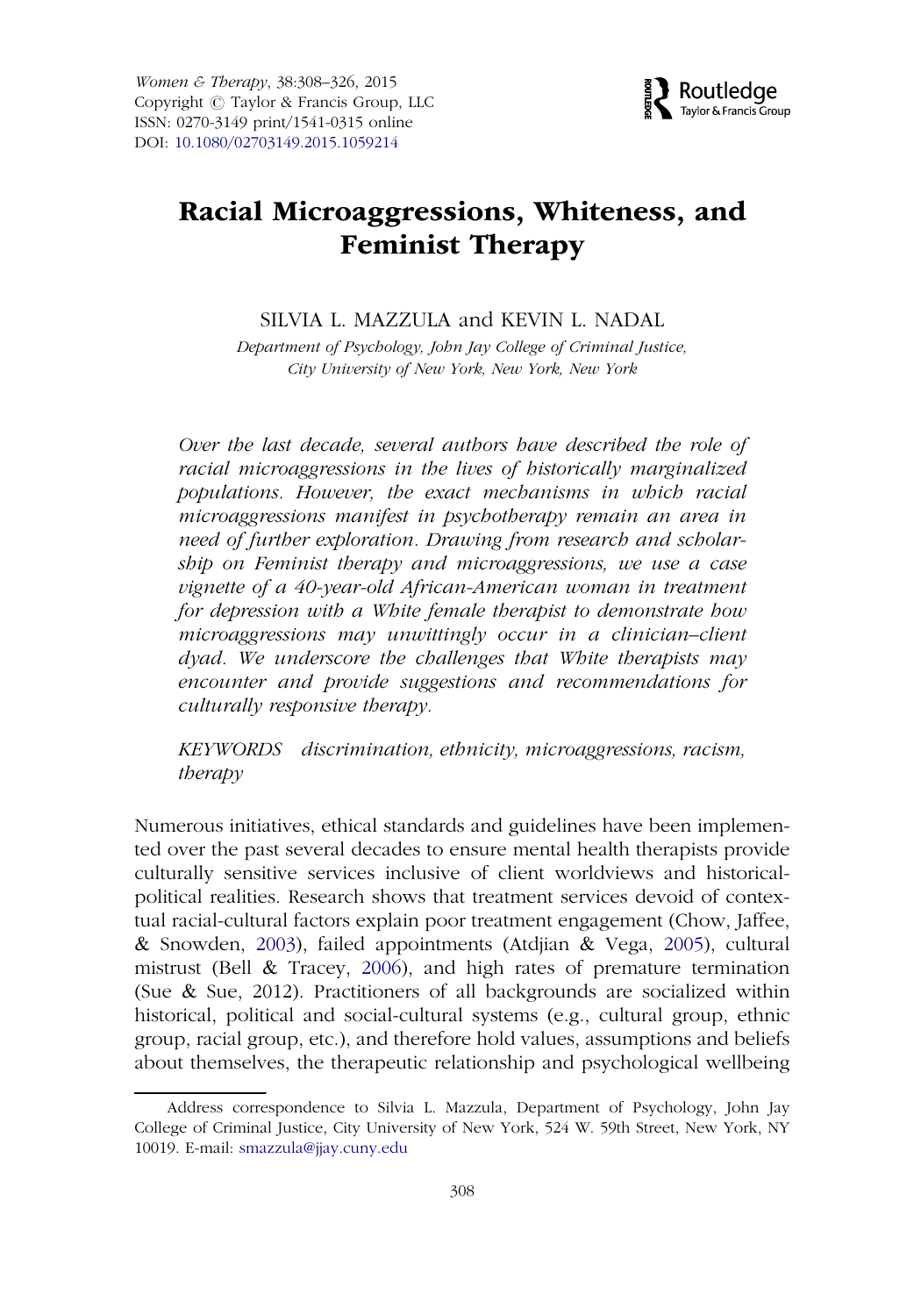(American Psychological Association, 2002; Carter, 1995; Mazzula & Rangel, 2011).

In recognition of understanding the context in which human behaviors occur, the American Psychological Association (2002) Guidelines on Multicultural Education, Training, Research, Practice and Organizational Change for Psychologists outlined skills and knowledge needed for the field to competently service diverse populations in the United States. These included the importance of having knowledge about ethnically and racially diverse individuals and clinical skills that are culturally congruent with diverse clients. The importance of culturally appropriate practice was recently highlighted with the Diagnostic and Statistical Manual of Mental Disorders (DSM-V)'s inclusion of a cultural formulation interview guide providing clinicians with the tools to assess to cultural, historical and cultural contexts that may impact treatment and service (American Psychiatric Association, 2014).

However, perhaps the most challenging aspect of culturally sensitive treatment is the call for mental health practitioners to provide culturally appropriate treatment for their clients, while also recognizing their cultural selves in context. APA guidelines encourage psychologists to "…recognize that, as cultural beings, they may hold attitudes and beliefs that can detrimentally influence their perceptions of and interactions with individuals who are ethnically and racially different from themselves" (American Psychological Association, 2002, p. 17). The notion that we, as psychologists, may hold attitudes and beliefs that are detrimental to our clients may be, for many, inconsistent with knowing our "self" as an agent of change. This may be particularly relevant for feminist therapists who are inherently committed to social justice and client empowerment (Hurtado & Stewart, 2004).

From a feminist theoretical framework, practitioners understand that mental health problems may develop as a result of negative systemic discrimination and subsequent socialized experiences- including encounters with discrimination, gender role conflicts, social class issues, or struggles with sexual orientation identity development (Enns, 2004; Worrell & Remer, 2002). As a result, feminist therapists are encouraged to conceptualize their clients through this lens, while guiding their clients toward empowerment, collaboration and shared-power (Worrell & Remer, 2002). Feminist therapists, female or male, are also encouraged to explore how they themselves have been socialized, which may influence their worldviews, their everyday problems, and their own mental health. As a result, feminist therapists are encouraged to engage in this level of self-reflection, particularly in exploring how power and privilege may influence their everyday lives, as well as their therapeutic relationships with clients. While feminist therapists may be more able to understand how their lives are affected by identities in which they have less power and privilege (e.g., a female therapist may be very cognizant of how sexism influences her life), at times they may also be less able to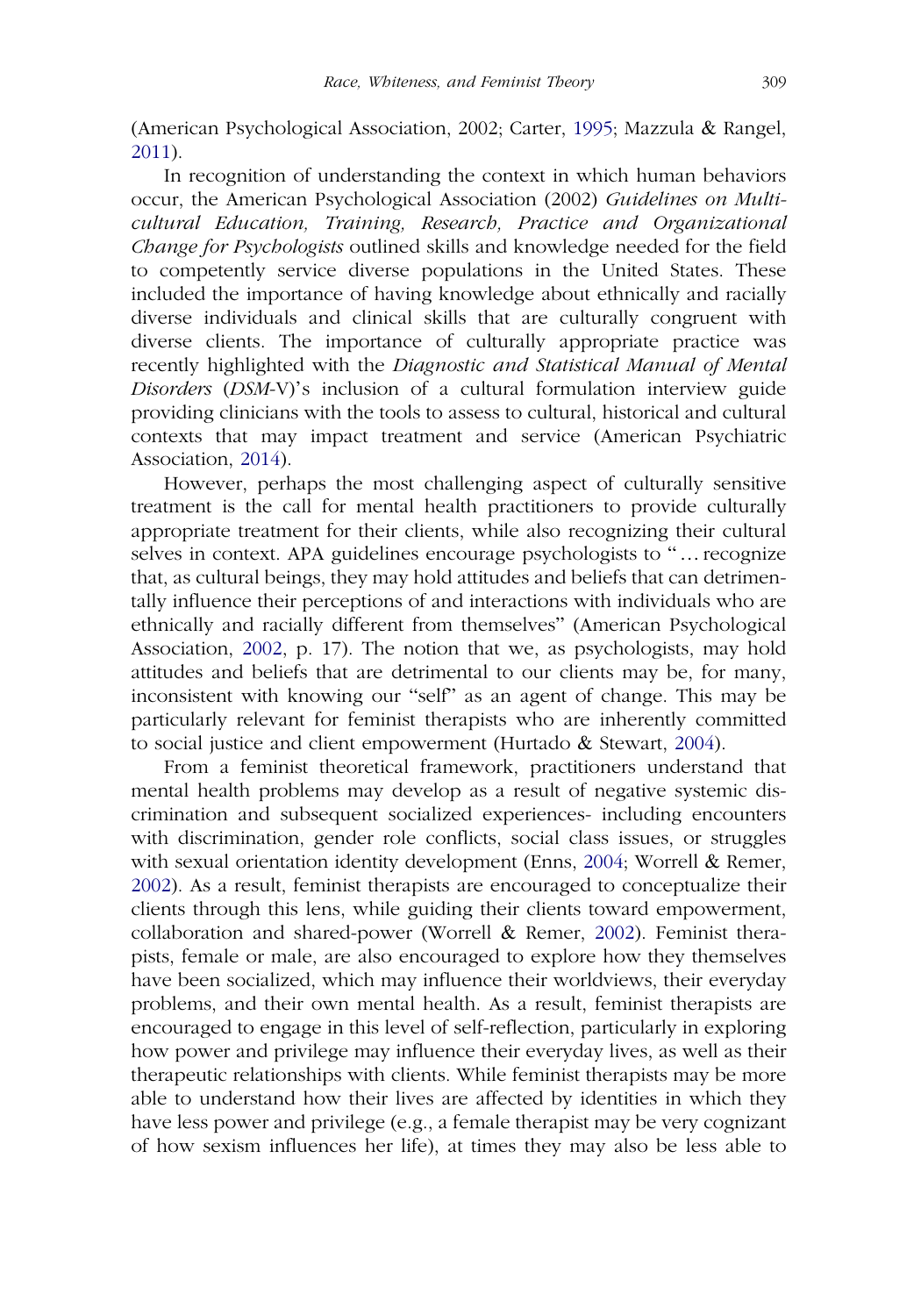recognize ways that their lives are affected by identities in which they have more power or privilege (e.g., a White therapist may not recognize how her race affords her benefits and advantages in her life).

Perhaps one of the primary reasons why it may be difficult to recognize power and privilege is because of the invisibility of Whiteness (Hurtado  $\&$ Stewart, 2004; McIntosh, 2003; Smith & Redington, 2010). In a seminal article in the American Psychologist, Sue (2004) describes how White individuals may not view themselves as White and rather declare themselves to be colorblind; as a result, many may develop the worldview that the world is fair and just and that racism no longer exists in our society. Sue continues to describe how American society is embedded in a subtle, often invisible, ethnocentric monoculturalism or "the strong belief in the superiority of one group's cultural heritage, history, values, language, beliefs, religion, traditions, and arts and crafts" (Sue, 2004, p. 764). Because Whites are the historically dominant group in the U.S., they have the power to establish the cultural norms, standards, beliefs and practices in the US; however, because racism has become socially unacceptable in the U.S., Whites may not admit that the U.S. is an ethnocentric country, nor that they may have power and privilege that is afforded as a result (Sue, 2004).

There has been increasing scholarship and studies on Whiteness as access to resources and power beyond that which is granted to other groups (McIntosh, 2003; Smith & Redington, 2010). From a social justice framework, Whiteness is a component of dominance characterized by unearned power to define normalcy, which in turn hides under invisibility. Whiteness has received considerable attention in colorblindness research (e.g., Neville, Lilly, Duran, Lee, & Browne, 2000). Given the invisibility of Whiteness, scholars have noted the lack of attention to issues of race among White Americans (see McIntosh; Smith & Redington). Mainly because, as Gill Tuckwell noted in Racial Identity, White Counsellors and Therapists Tuckwell (2002)

The dominant group seldom needs to speak its name: it is defined in contrast to the more explicit naming of marginal and subordinated subjects. Historically the silence about white representation and white identity was part of the internalised assumption that white values, customs, traditions and characteristics were the exclusive standards against which other peoples and world orders must be evaluated and perceived. (p. 71)

This lack of attention to Whiteness and White people was addressed by Janet Helm's seminal work on white racial identity development (1990); the psychological process that White individuals undertake in developing a non-racist identity. In recent years, scholars have initiated research on White antiracists—or White individuals who are committed to combatting racism in their everyday lives. In one qualitative study, participants noted the difficulties that may arise in being White antiracists (Smith & Redington, 2010). One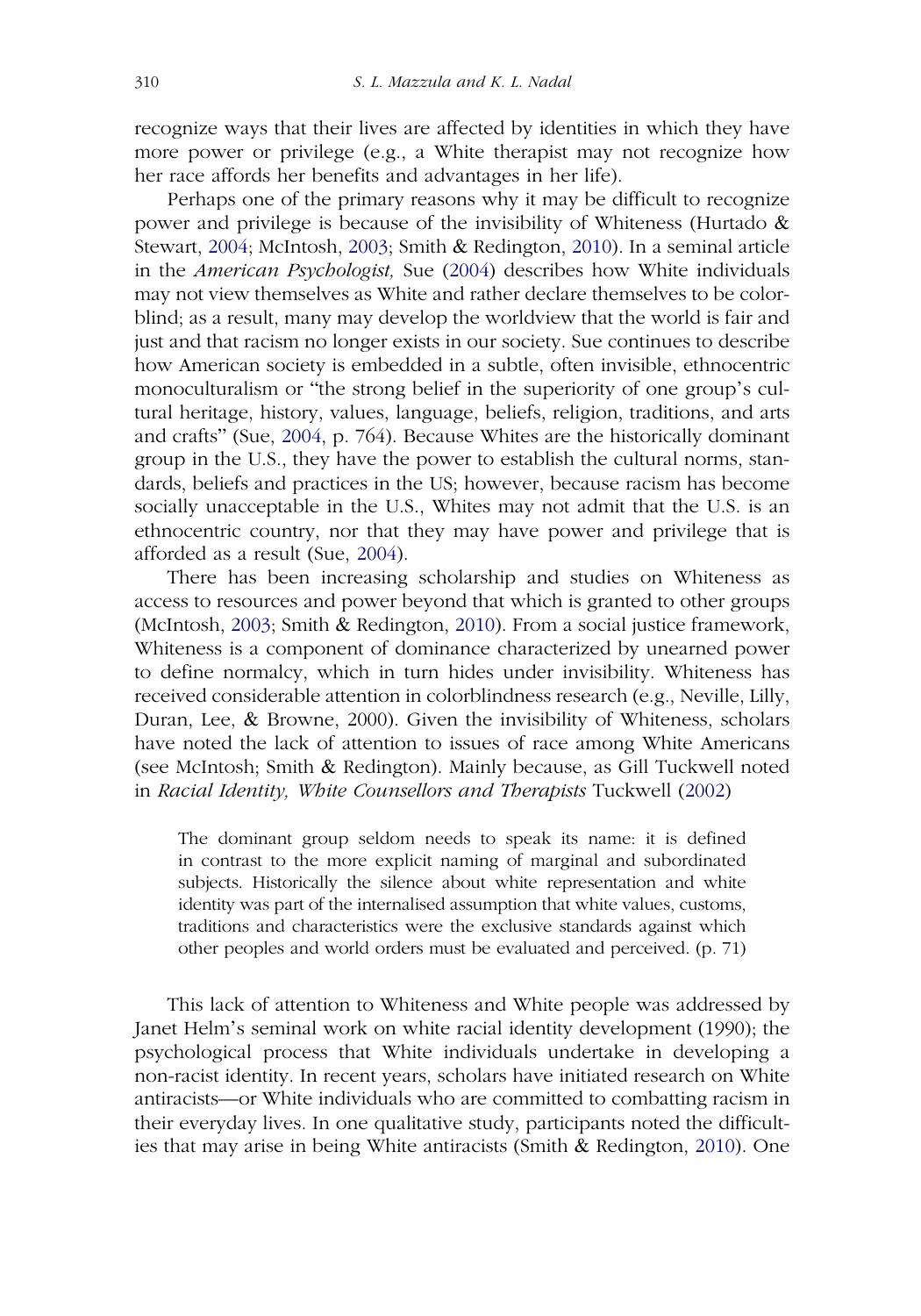commonly reported theme was "Interpersonal conflicts"; White participants described that when they became committed to issues of racial advocacy, both their personal and public relationships were affected. The study also found the importance of continuing self-reflection and awareness of racism. One participant, for example, noted that irrespective of their personal commitment to antiracism "I still forget I'm White" (p. 564). Smith and Redington's study supports the first, and perhaps most important, guideline of the APA Multicultural Guidelines (2002)—the importance of continuing selfawareness, particularly in working with clients that are racially or culturally different.

White Feminist therapists must uncover, and fights against, deep seeded biases engendered within such social structure and history. Uncovering personal biases and prejudices can generate difficult and conflicting feelings for all therapists (Mazzula  $\&$  Rangel, 2011), particularly when called to challenge power and privilege (Smith & Redington, 2010). Yet, deliberate selfdiscovery and awareness of social power and status are perhaps the main methods to ensure we prevent manifesting oppressive acts in treatment (Jacobs, 2000). Relatively little, however, has focused on managing racebased power and privilege in psychotherapy. Yet, given that U.S. culture has been historically organized around notions of inferior and superior peoples based on the social construction of race, power differentials within the treatment room are likely to occur (Carter, 1995).

Historical and current events of discrimination also engender feelings of mistrust and discomfort (Shim, Compton, Rust, Druss, & Kaslow, 2009) among marginalized populations engaging in treatment with clinicians whose characteristics may resemble that of those who have historically been the oppressor (e.g., male or White). In studies examining perceptions of psychotherapists, Thompson, Bazile, and Akbar (2004) found that African-American clients described perceptions of therapists as older, male, and White who were uncaring, unavailable, and out of touch with the reality of African-American communities to provide competent treatment. Others have found that African-American clients may fear misdiagnosis or "brainwashing" (Thompson, Bazile,  $\&$  Akbar) and may mistrust mental health services (Bell  $\&$ Tracey, 2006). Perceived discrimination based on sexism and racism has also shown to impact help-seeking behaviors and treatment engagement (Gary, 2005). Similar trends have also been found for lesbian, gay, bisexual, and transgender (LGBT) people of color who may mistrust clinicians due to the historical mistreatment and discrimination of both LGBT people and people of color (Greene, 1997; Nadal, 2013).

Recent studies on treatment engagement also show that racial and ethnic minorities are not as unwilling to seek mental health treatment as previously thought. For example, Shim et al. (2009) found that African Americans were more likely than both Hispanics and non-Hispanic Whites to indicate they would engage in services and were also less likely to feel embarrassed about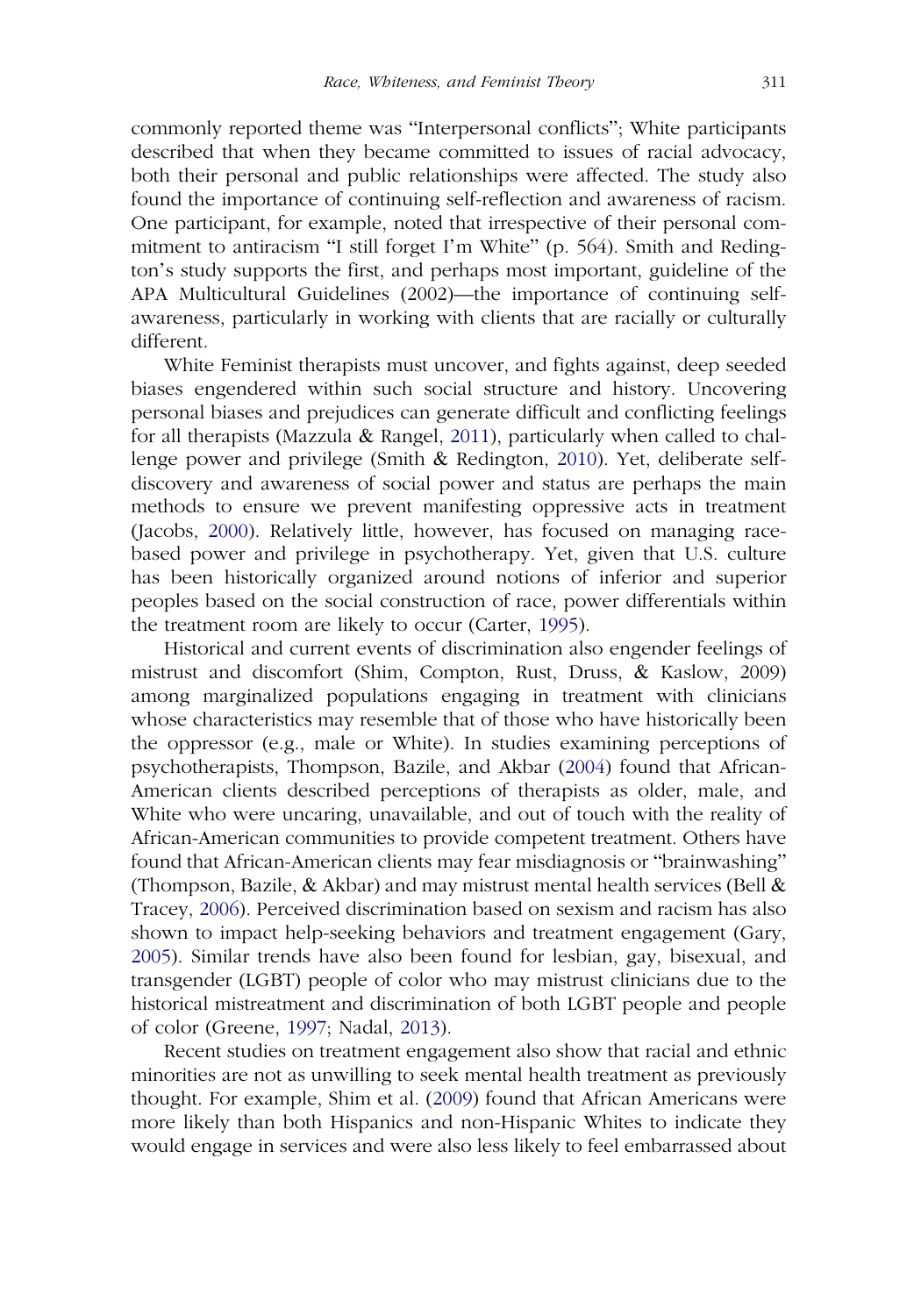their help-seeking. Among immigrant Hispanic women, Nadeem and colleagues (2007) also found that Hispanics were more likely to want mental health services compared with U.S.-born White women. The findings of both Nadeem and colleagues and Shim and colleagues contradict the notion that racial-ethnic minorities are less likely to want professional help. Instead, these studies highlight the potential role of perceived discrimination or mistrust in therapists' ability to fully engage and understand the experiences of racial-ethnic minority clients.

Over the last decade, there has been an increasing attention to the unique role of experiences with microaggressions in the lives of marginalized communities (Nadal, 2011, 2013; Nadal, Mazzula, Rivera, & Fujii-Doe, 2014; Sue et al., 2007). Racial microaggressions are "brief and commonplace daily verbal, behavioral, and environmental indignities, whether intentional or unintentional, that communicate hostile, derogatory, or negative racial slights and insults to the target person or group" (Sue et al., p. 273). These insidious acts of discrimination have been found to be pervasive in the lives of marginalized communities, particularly in the lives of Latinas/os, Asian Americans, and African Americans (Nadal, 2011; Nadal, Escobar, Prado, David, & Haynes, 2012; Rivera, Forquer, & Rangel, 2010; Sue, Bucceri, Lin, Nadal, & Torino, 2010; Sue et al., 2008). Microaggressions have been found to influence negative mental health symptoms (Nadal, Griffin, Wong, Hamit, & Rasmus, 2014), binge drinking (Blume, Lovato, Thyken, & Denny, 2012), and negative emotional intensity (Wang, Leu, & Shoda, 2011).

Despite this increase in literature, the exact mechanisms in which racial microaggressions may manifest in treatment remain an area in need of further exploration. Given racial microaggressions are brief exchanges that, while sending denigrating messages, may be out of the perpetrator's awareness (Nadal, Griffin, et al., 2014) it becomes of grave importance for therapists to be self-aware and able to identify their own race-based biases, assumptions and prejudices. Self-awareness of microaggressive acts are particularly important when racial microaggressions transpire in the context of power differentials – in this case that of a client and of a therapist. Although processing issues of race may create feelings of discomfort in therapists, creating a safe environment in which these can be discussed is essential for clients of color who continue to experience racist encounters that cause psychological distress, at times rising to levels of trauma (Carter et al., 2013).

#### RACIAL MICROAGGRESSIONS AND WHITE FEMINIST THERAPISTS

Given the previous literature on racial microaggressions, as well as our overview of how Whiteness may manifest in feminist therapy, we propose that there are several types of racial microaggressions that may occur in dynamics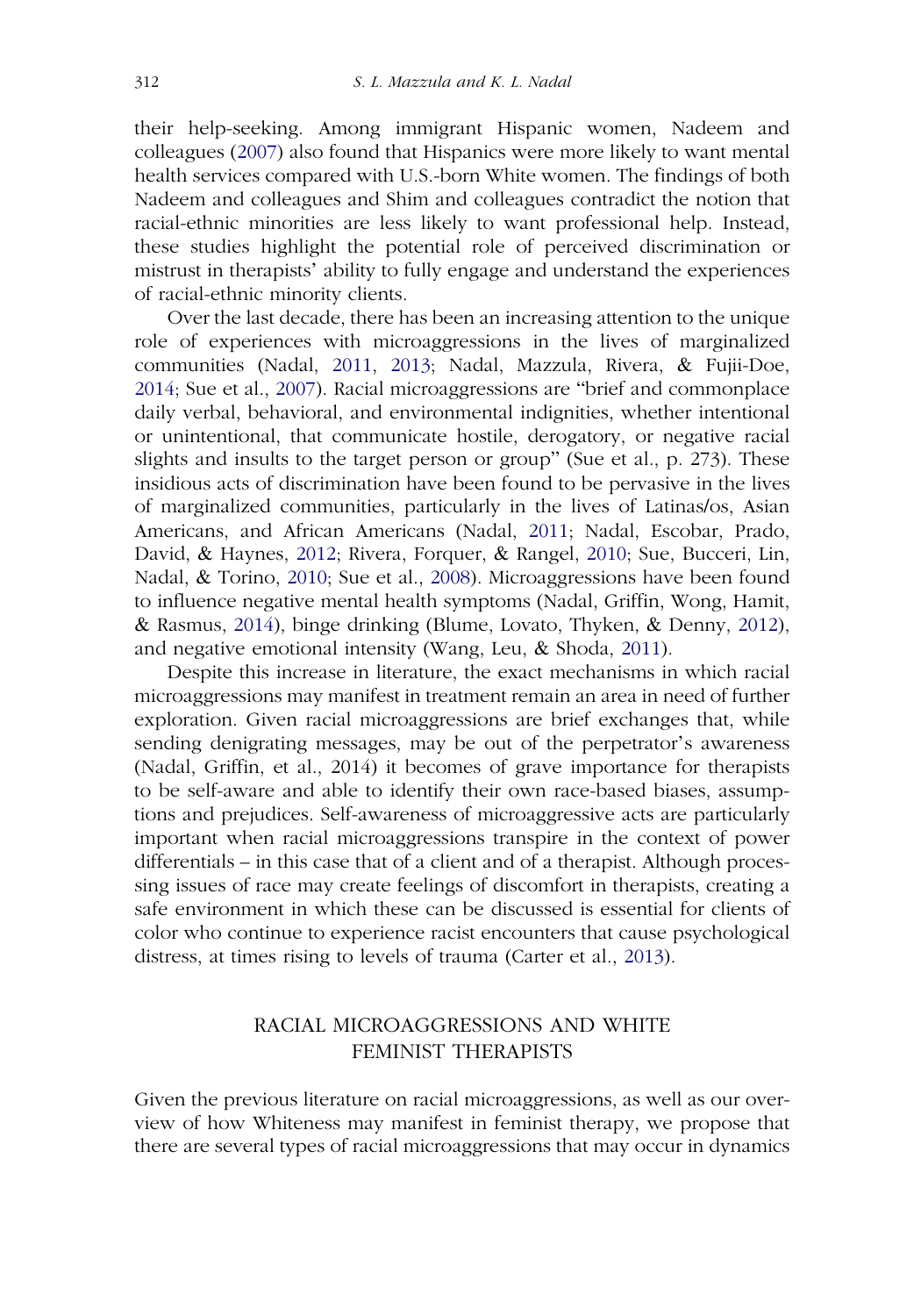between White Feminist therapists and clients of color. Although there is a dearth of research concerning this specific topic, we draw from theoretical works on racial microaggressions (Sue et al., 2007), as well as qualitative and quantitative research regarding microaggressions and people of color (Nadal et al., 2012; Nadal, Mazzula, et al., 2014; Rivera et al., 2010; Sue et al., 2010; Sue, Bucceri, Lin, Nadal, & Torino, 2010; Watkins, LaBarrie, & Appio, 2010). We also conceptualize our research from the few known studies that examine racial microaggressions in therapy (Owen, Tao, Leach, & Rodolfa, 2011) and sexual orientation microaggressions in therapy (Shelton & Delgado-Romero, 2011).

In this section, we will provide four types of racial microaggressions that may occur in therapy with White, feminist therapists: (a) Assumptions of White Cultural Values, (b) Colorblindness/ Unwillingness to Discuss Race, (c) Denial of Individual Racism, and (d) Assumptions of Stereotypes. To assist in illustrating these themes, we discuss examples from previous literature, while also using a case vignette as way to demonstrate how these microaggressions may unwittingly occur in a therapist–client relationship.

#### Assumptions of White Cultural Values

Because of the invisible nature of Whiteness (McIntosh, 2003), many therapists may not recognize the ways that race may manifest in therapeutic dyads. For White feminist therapists specifically, Whiteness may be even more difficult to recognize or address for two main reasons. First, because the therapist is committed to feminism and social justice issues, she/he may believe that she/he is incapable of discriminating against her/his clients on any level. Second, because the therapist may be committed to empowerment of her/his clients, she or he may not recognize how her/his own racial biases may influence how or when she/he empowers her/his clients, and how these instances may be based on her or his own White cultural values.

There are many ways that therapists may inadvertently promote White cultural values in therapy sessions. First, a therapist who is not aware of her/his biases may assume that her or his experiences and worldviews are normalized and that all others are incorrect. For instance, if a therapist insists that all of her/his clients communicate in a certain way, she/he is not considering the various cultural communication styles that may exist. One way that this can manifest is if a therapist were to strongly encourage an Asian-American client to be more assertive and confrontational with her parents. While well intentioned, the therapist may not recognize that some Asian-American clients may be uncomfortable with direct communication, or that being assertive is not acceptable in many Asian-American families (Sue et al., 2010). Second, a therapist may view certain behaviors that are exhibited by her/his clients of color as being pathological or deviant. For instance, if a therapist diagnoses an African-American client with paranoia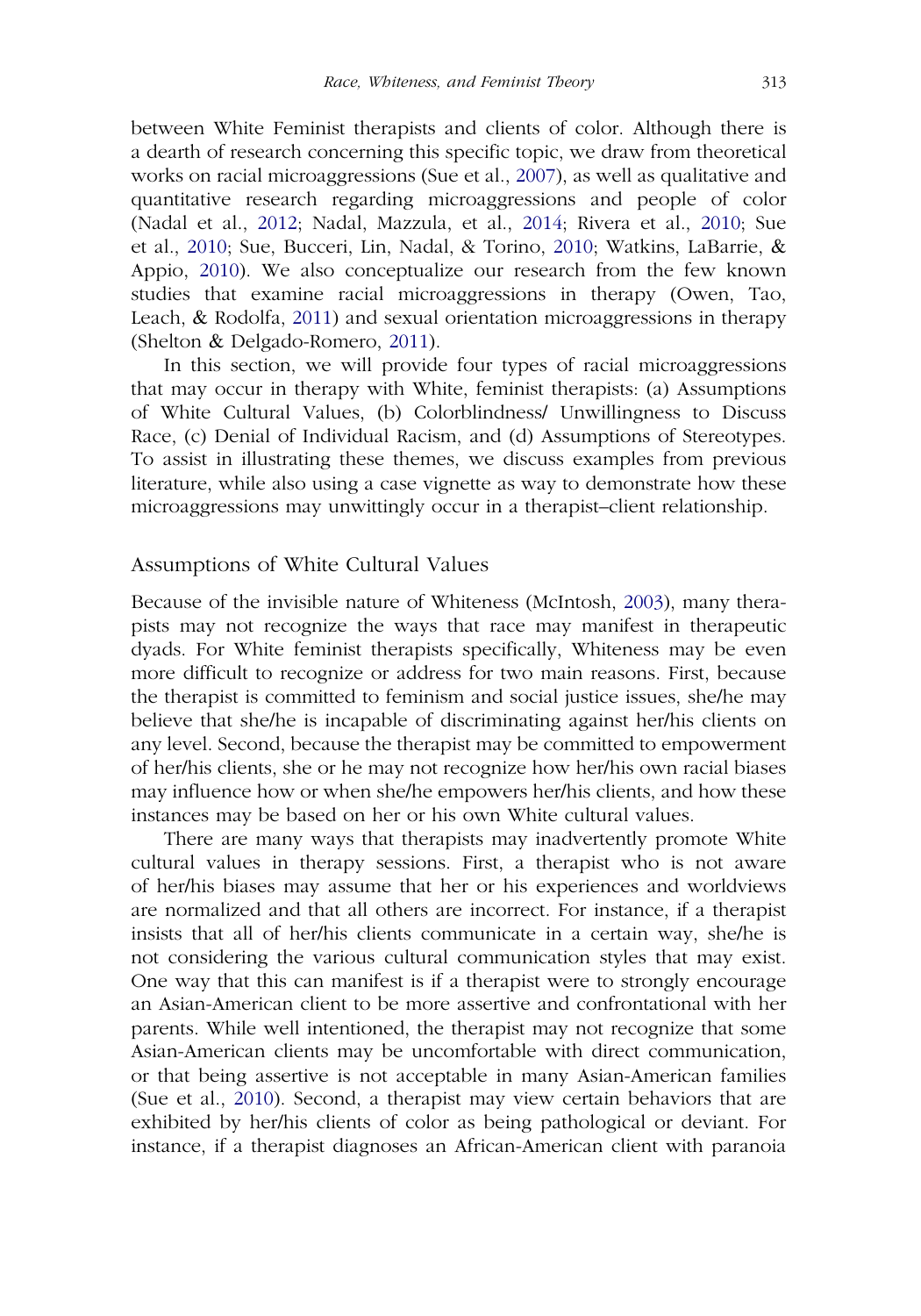for always thinking of race, she/he may not realize that to be conscious of race on a daily basis is actually considered a healthy behavior (Sue et al., 2008). Fear of misdiagnosis in treatment has been noted among African-American clients (Sanders Thompson et al., 2004) and also shown to cause mistrust in mental health services (Bell  $&$  Tracey, 2006). Yet, according to Hansen et al. (2006), psychologists rarely incorporate racial or cultural issues in their clinical formulations. Given most theories of psychology are grounded within Western White cultural values, without a deliberate commitment to understanding clients' own cultural worldviews therapists may inadvertently promote them in therapy sessions.

#### Color-Blindess/Unwillingness to Discuss Race

In general, theories on racism purport that people often present themselves as unbiased and fair (Dovidio & Gaertner, 1986; Sue, 2004) and therefore may endorse color-blindness as a way to ensure, albeit potentially harmful, that all clients are treated equally. Sue et al. (2007) define color-blindness microaggressions as "statements that indicate that a White person does not want to acknowledge race" (p. 276). While therapists who claim to be color-blind have good intentions (i.e., they purport that they view everyone as equals), they may leave clients to feel misunderstood or invalidated. That is, the client is essentially told that her or his race does not matter. Furthermore, researchers have suggested that it is very unlikely for individuals to be color-blind, due to the inherent nature of stereotyping, racial socialization, and racism (Carter, 1995; Dovidio & Gaertner, 1986; Neville et al., 2000). So, while therapists may desire to be color-blind (and inform clients of this wish), it is not only invalidating to a client but is also based on a false belief. Given that all individuals are socialized within a racist society (Carter, 1995), it is virtually impossible to hold no biases or prejudices. Owning that we may have such biases is the first step toward competent feminist therapy.

There are several ways that color-blindness may manifest in therapy. Sue and colleagues (2007) share an example of a therapist telling a client: "I think you are being too paranoid. We should emphasize similarities, not people's differences" (p. 282). In this instance, a covert message is communicated that (a) race and culture are not salient aspects of people's lives and (b) clients who think about racial issues are overly sensitive or unreasonable. Another example of color-blindness may include a client of color who brings up a race-related stressor in a therapy session and continues to describe how race affects her everyday life; after listening to her story, the therapist interjects with, "It's interesting that you experience all of this, because when I see you, I don't see color." In this case, an indirect message is communicated that the client's perceptions about race are not valid. Although the therapist may have attempted to purport that she was not racist, the therapist may have inadvertently damaged their therapeutic rapport.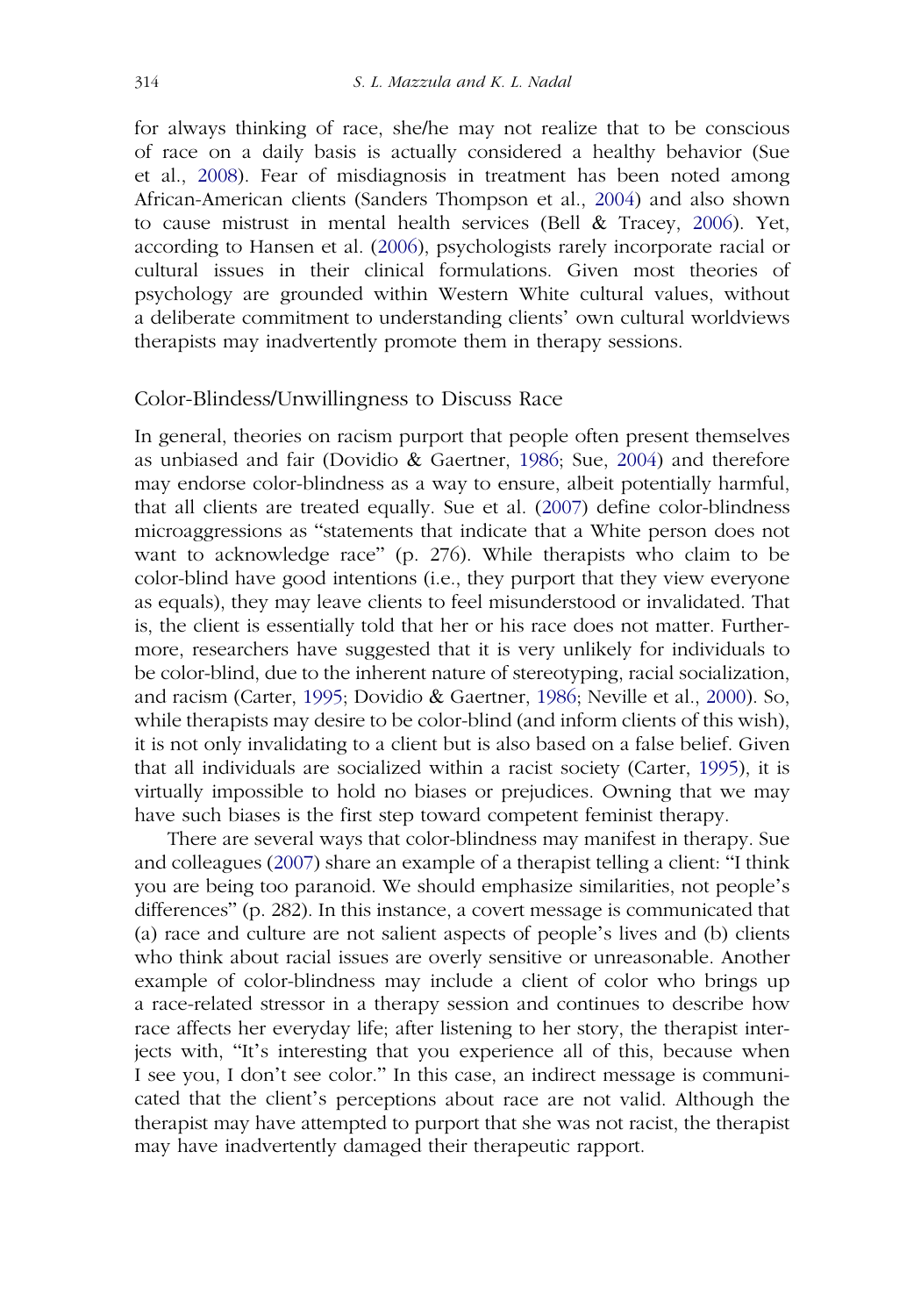#### Denial of Individual Racism

Sue and colleagues (2007) define racial microaggressions that fit under the category "Denial of Individual Racism" as "A statement made when Whites renounce their racial biases" (p. 276). These types of microaggressions can manifest in therapy in a couple of ways. First, a client can confront her/his therapist on a microaggression that may have occurred in therapy; in response, the therapist might tell the client that she or he is not racist or may vehemently deny that the interaction was a microaggression. Second, a therapist may preemptively describe her or himself as a non-racist person, perhaps in an attempt to connect with the client or present her or himself as someone fair and unbiased (Dovidio & Gaertner, 1986; Sue, 2004). However, in doing so, the client may view the therapist as insincere and incapable of recognizing her or his racial biases. These types of microaggressions are likely well intentioned, in that the therapist truly believes that they are incapable of committing racially biased acts. However, in not being able to own her or his potential prejudice or bias, clients may feel an array of emotions, including frustration, doubt, or mistrust.

There are many ways that microaggressions based on denial of individual racism may occur in therapy settings. For instance, a client of color may bring up that she feels uncomfortable talking about race with her therapist because she is White, in which the therapist replies, "race does not affect the way I treat you." Again, while well intentioned, the therapist invalidates the racial reality of the client who may have difficulty in discussing race with White people. Scholars have shown that clients of color may have previous experiences with discrimination that create general feelings of mistrust when in treatment with therapists that represent those that have been oppressive, whether historically or in their day-to-day lives (Shim et al., 2009). Therefore, it is likely that clients may feel discomfort talking about race and therefore important for the therapist to validate the client's experience. This leads to a second way in which "Denial of Individual Racism" microaggressions may occur in therapy; a therapist failing to acknowledge that there may indeed be a racial dynamic that is affecting the client's experience in therapy. Finally, the therapist's claim that race doesn't affect her/his treatment of the client negates any individual responsibility, but instead places the fault or responsibility on the client.

Another way in which a therapist may deny any potential racism in a therapy session may be when she or he turns to another marginalized identity to either negate the client's experience or in an attempt to bond with the client. For example, Sue and colleagues (2007) describe a situation in which a male client of color expresses uncertainty in discussing racial issues with his White female therapist; in response, she states, "I understand. As a woman, I face discrimination also" (Sue et al., 2007, p. 282). In this case, the therapist has the best intentions and perhaps wants to relate to the client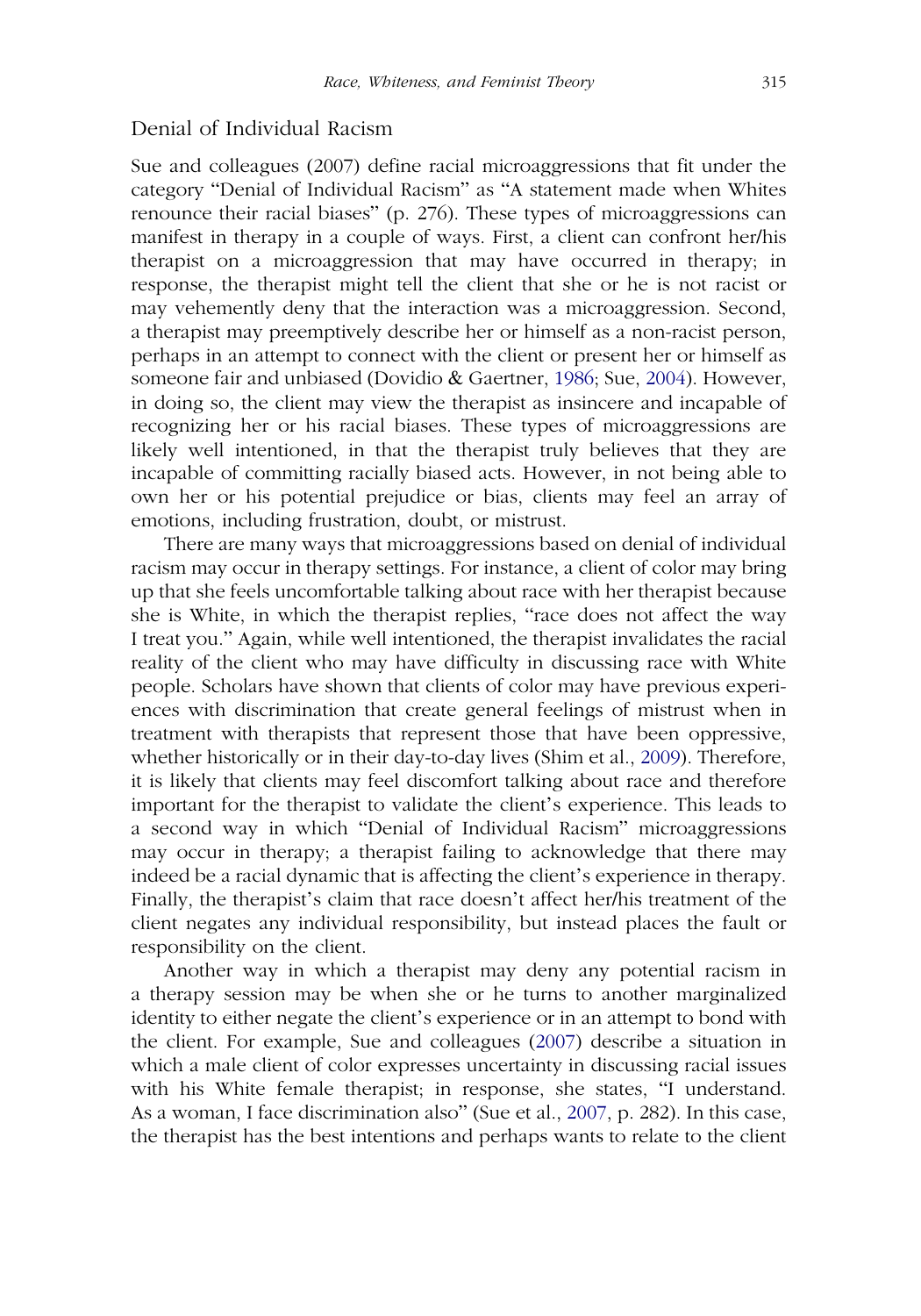in some way; however, the client may actually have the opposite response and may be offended or upset by her attempts. First, in bringing up her experiences with sexism, the therapist is equating racism and sexism, while claiming to understand how her male client experiences racism in the world. Despite this, she, as a White woman, would never fully understand what it means for him to be a man of color in this country. In fact, in making such a statement, she is also communicating that she does not recognize how her Whiteness affords her power and privilege. While sexism is still rampant on systemic, institutional, and interpersonal levels, the therapist's White identity places her into the dominant group, which has historically defined the cultural norms, standards, and beliefs in the U.S. (Bennett & Stewart, 2005).

When an individual is oppressed in one identity but privileged in another, it may be even more difficult for them to recognize the advantages and privileges that they do have (Nadal, 2013). For instance, imagine a White gay male therapist who experiences discrimination regularly, based on his sexual orientation. As a result of these experiences, he may become very cognizant of the many ways that heterosexism has negatively impacted his life (e.g., he recognizes homophobic language, he notices when people stare at him if he holds his husband's hand, etc.). However, it may be challenging for him to identify the ways that he has privilege because of his race or his gender. As a result, he may operate in subtly racist and sexist ways because he does not believe that he could possibly discriminate against others in the same ways that he has been. If a client confronted him on the ways that he may have racial or gender biases, he may be defensive and incapable of hearing or validating the client's reality. As a result, it would be crucial for him (and others) to recognize how power and privilege manifest in all of their identities.

#### Assumptions of Stereotypes

All individuals, including therapists, have been socialized in an environment in which stereotypes are formed about certain groups. The psychological study of race suggests that racial attitudes, biases, and prejudices are subconscious processes (see Carter, 1995; Helms, 1990) and that implicit biases often result in racial stereotyping (Amodio & Devine, 2006). Therefore, it is possible for stereotypes to result in microaggressions in therapy without conscious malicious intent from therapists. For instance, Sue and colleagues (2007) share an example of a Black client who is accused of stealing from work, and how her therapist does not believe her. Because the therapist would have no reason to believe that the client would engage in such behavior, such an assumption could be interpreted as being based on the therapist's racial biases against African Americans. In studies with African Americans (e.g., Sue et al., 2008), participants describe an array of microaggressions including "Assumptions of Criminal Status" (i.e., microaggressions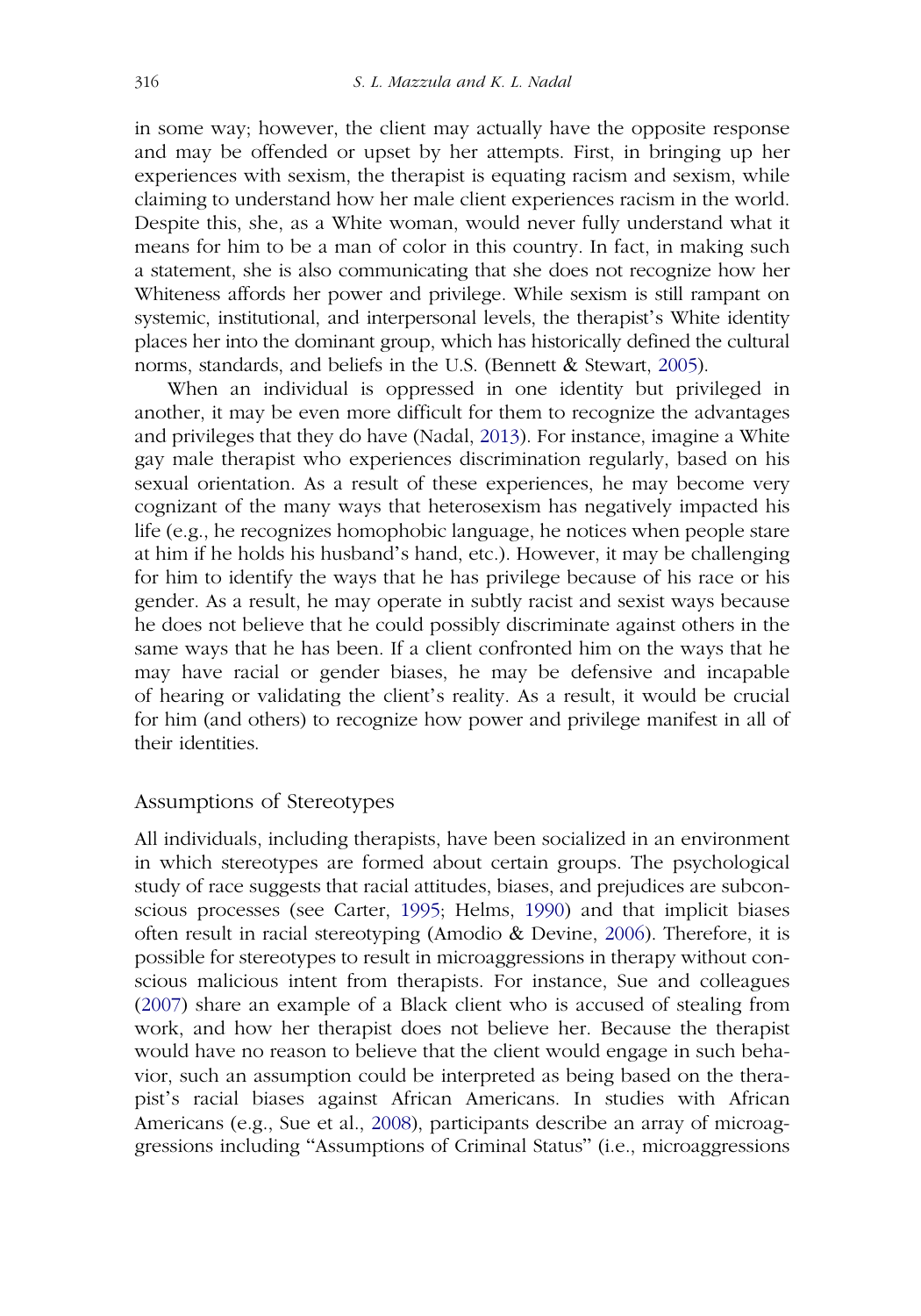in which African Americans are presumed to be violent, deviant, or likely to engage in illegal behaviors) and "Assumptions of Inferiority" (i.e., microaggressions in which African Americans are presumed to be less intellectual). For example, if a therapist presumed that an African American would be less intelligent (e.g., assuming a client did not go to college or that she did not have a high-status job), the therapist would be committing a microaggression based on her/his own stereotypes.

Microaggressions towards Latinas/os or Asian Americans may result from stereotypes as well. For instance, in studies with Latinas/os (Rivera et al., 2010) and Asian Americans (Sue et al., 2010), participants describe being treated as perpetual foreigners or "Aliens in their own Land" (i.e., individuals assume that they would not be American-born or would not speak English well). These types of microaggressions can be especially daunting for individuals who were raised in the United States or whose families have been in the United States for generations. When individuals commit these types of microaggressions, they indirectly communicate that Latina/os or Asian Americans are not "American enough," primarily because they equate "American" with being "Anglo-White," Other scholars have found microaggressions manifest differently when considering within group factors. For example, a recent study found Puerto Ricans are more likely to be treated as criminals (i.e., perceived to be deviant or prone to crime) or as "Second-Class Citizens" (i.e., receive subordinate treatment) compared to other Latino sub-ethnic groups (Nadal, Mazzula, et al., 2014). Similarly, Filipino Americans were found to experience microaggressions that were similar to those experienced by other Asian Americans (e.g., being exoticized or viewed as "perpetual foreigners"), but they also encountered microaggressions that were not as typical for other Asian Americans (e.g., being viewed as criminal or intellectually inferior; Nadal et al., 2012).

In a therapy session, assumptions of stereotypes can occur in an array of ways. For instance, in an intake session, a therapist may ask a male Asian American client "Where you from?" and when the client answers "New Jersey," the therapist may ask further clarification by asking "I mean, where are you *really* from?" Although the therapist may have been well intentioned in an effort to gather background information, the client may feel offended as an individual who was born and raised in New Jersey. If the therapist is interested in knowing about the client's ethnic heritage, microaggressions based on stereotypes can be prevented, for example, by asking more direct questions (e.g., "How do you identify ethnically? What is your family's ethnic background?" or "What is your family's immigration history?").

Microaggressions based on stereotypes can also manifest through clinical diagnoses. For instance, Sue and collegues (2007) describe an instance in which a therapist takes great care to ask substance abuse questions during an intake with a Native American client, and is skeptical of the client's absent history with substances (Sue et al., 2007). Similar types of overgeneralizations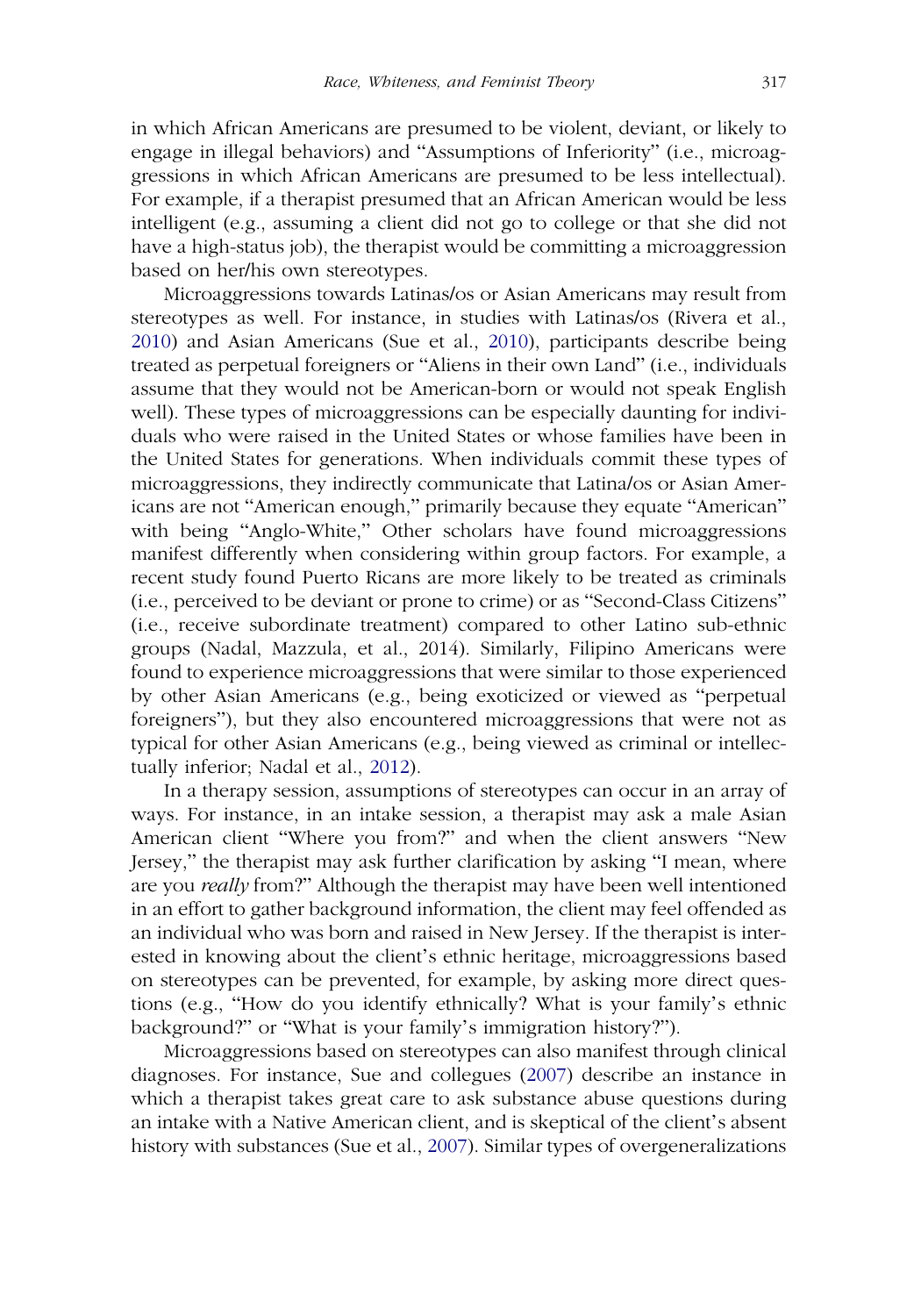can be made for non-diagnostic clinical conceptualizations. For example, therapists may assume that all Latino male clients are macho and would be incapable of expressing emotion; that all Black women clients are aggressive or have anger issues; or that all Asian male clients are emotionally inept or exhibit symptoms of alexithymia.

Finally, stereotypes may result in microaggressions when therapists make presumptions that race would be a central factor in every aspect of a client's life. In Shelton and Delgado-Romero's (2011) study with lesbian, gay, and bisexual (LGB) clients' experiences of microaggressions, one common theme was therapists' assumption that sexual orientation was the cause of all of their presenting issues. Although it is important for therapists to recognize how individuals' identities and experiences can be salient and integral parts of their lives, it is also important to recognize that such identities may not be central in every case. Sometimes, making these assumptions may be due to therapists' desires, whether conscious or subconscious, to overidentify with a client or compensate for their recognition of social injustices in the world. Recent studies show that, for some minority clients, cultural issues are not an integral part of psychotherapy (Chang & Berk, 2009). Therefore, making broad generalizations can also be viewed as microaggressions because clients are not viewed as individuals, but rather treated based on preconceived stereotypes, which may or may not reflect the client's life or life experiences.

#### CASE STUDY

Drawing from feminist theory and research on racial microaggressions, we present the case of a 40-year-old African-American woman who is in treatment for depression. We demonstrate how challenging it may be to note racial microaggressions in the moment, the reality of their existence, and the importance of validating client's experiences and engaging in meaningful discussions. The conceptualization of the client's problem and engagement in treatment is contextualized within microaggressions scholarship (Sue et al., 2007) and studies with people of color (Nadal et al., 2012; Rivera et al., 2010; Sue et al., 2008), as well as our own clinical experiences in working diverse clients.

#### The Case of Nicole

Nicole is a 40-year-old African-American woman who seeks therapy to help overcome her symptoms of depression. While she has worked as an attorney for the past 10 years, she has overcome a spectrum of difficulties in recent years—including a tumultuous divorce, work stressors, and obstacles in raising her 8-year-old daughter, Sophia. Because Nicole has been experiencing chronic feelings of sadness, hopelessness, and worthlessness, one of her close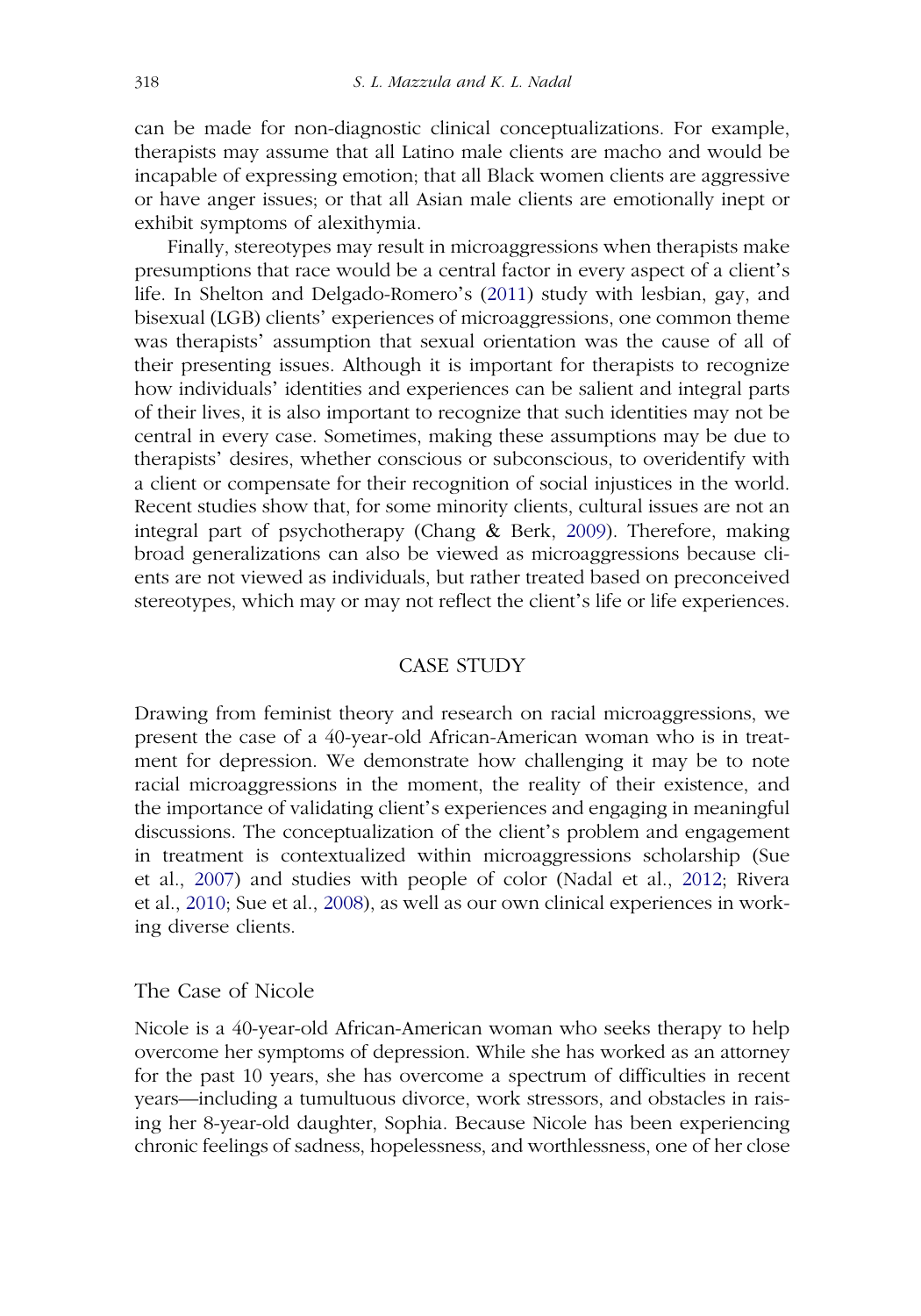friends suggested that she seek therapy at a local community mental health agency. The agency is in the heart of a predominantly working-class Black and Latino neighborhood in a Northeastern metropolitan city. Most of the agency's clients (including Nicole and her daughter) live in the community.

Two weeks after signing up for therapy, Nicole was assigned to Linda, a fifth-year psychology intern from a local clinical doctoral program. Linda is a 28-year-old White American, who identifies as middle-class. She has completed most of her coursework and has worked at the agency for the past year. Linda grew up in a small rural town, several thousand miles away, and moved to the metropolitan city as a result of her doctoral program. She views herself as "a liberal feminist" and reports that she "does not see race and treats everyone the same."

When Nicole attends her first meeting, she is a "bit" surprised when she sees that Linda would be her therapist. Having grown up in the neighborhood (and knowing that many of the agency's clients were people of color), Nicole falsely assumed that the clinicians would be mostly people of color too. Nicole wanted to work with a person of color, particularly a woman of color, because she thought it would be easier to relate. However, she decided that she wanted to remain open-minded in her first meeting with Linda.

At their first meeting, Nicole perceived Linda to be a warm therapist. She was friendly, pleasant and comforting as Nicole started to talk about the various issues in her life. Nicole discussed how she felt "stressed out" about being a single mother most of the time (i.e., her ex-husband had custody every other weekend) and about how hard it was to pay bills and keep the household afloat. The first meeting was a good "venting session" for Nicole, and after a few similar sessions, Nicole was optimistic that therapy could actually be helpful for her.

In their fifth session together, Nicole decided to open up about her failed marriage with her ex-husband, David. She described how she and David had been together since college and how they married after dating for ten years because "it was the next logical step." She explained how they were married for an additional 10 years and how hard it was to divorce after being with someone for twenty years. When telling the story, Nicole noticed that Linda's facial expression was one of surprise; in fact, Linda even responded, "Oh, I didn't realize you had been together for that long. I just assumed that you...." Linda paused and then finished her statement with "Wait, let me just clarify … Did you get married before or after your daughter was born?" Nicole answered her but was very annoyed by this interaction; however, she was unsure what made her annoyed and decided to let it go.

When Nicole arrived to their sixth session, she appeared to be very rushed and anxious. She began to talk about some of the stressors at work including how she felt very overwhelmed because she perceived her colleagues to have high expectations for her. Nicole described how she felt even more burdened because she was the only Black woman in her office and felt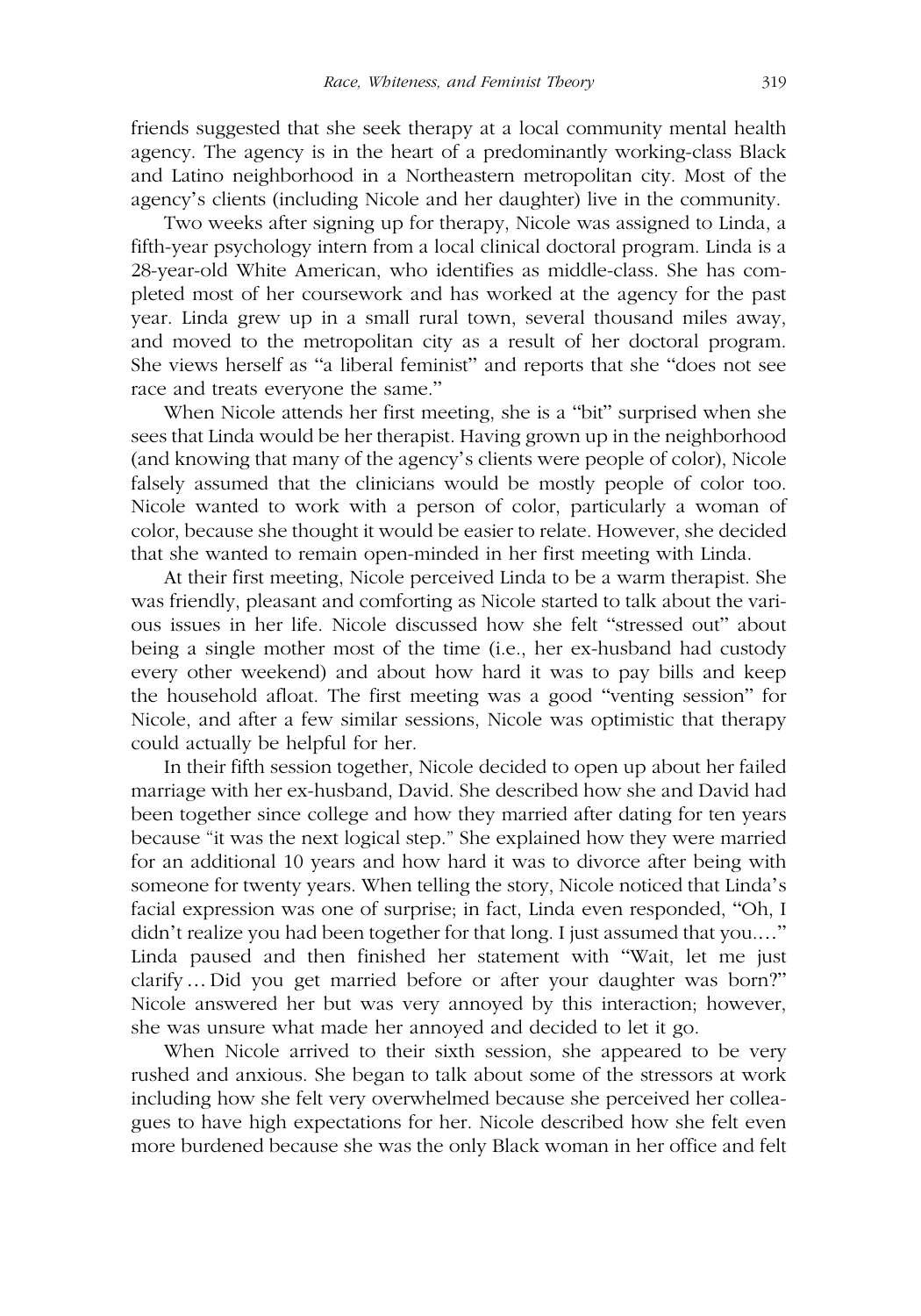that she had to outperform everyone else. After realizing that she had never explicitly brought up race in the room, Nicole intently looked up to notice Linda's reaction. Although Linda seemed comfortable and empathic, Nicole recognized that Linda did not directly address the topic of race or validate Nicole's experiences of being the only Black woman in the office. Disappointed by this, Nicole continued the session, but was emotionally checked out for the rest of the session.

For their seventh session, Nicole decided that she needed to share how she felt about therapy. She began by sharing how disappointed she was with the previous session; she shared that she wanted to be comfortable in talking about the topic of race in her therapy sessions. Linda replied, "Why do you think you are fixated on race?" Nicole immediately became angry and hesitatingly replied: "Because it is an important of my life." Linda replied, "Well, maybe that is a problem. By fixating on race so much, you won't be able to recognize the potential you have." Nicole felt stunned, annoyed, and invalidated, but remained silent. She decided to not to return to therapy.

#### Case Study Discussion

In this vignette, we see many ways in which racial microaggressions manifested in the therapeutic dyad between Linda and Nicole. Let's begin with the four types of microaggressions that we highlighted (e.g., Assumptions of White Cultural Values, Colorblindness/ Unwillingness to Discuss Race, Denial of Individual Racism, and Assumptions of Stereotypes) and discuss how those materialized in the therapy sessions.

First, it was clear that Linda assumed many White cultural values that impeded her ability to work with Nicole. During the first meeting, Nicole discussed stressors related to single parenting, finances and maintaining her household. While seemingly innocuous, the value of balancing of multiple roles is a common trait for women of color; studies on African-American women show some women are expected, and expect of themselves, to have the ability to manage multiple roles (e.g., that of a mother, employee, etc.) on their own without asking others for help (see Speight, Isom, & Thomas, 2013). If Linda endorses White American cultural values of autonomy and democracy, she may (1) have a difficult time understanding that the management of multi-tasks for Nicole indicates a culturally sanctioned worldview that differs from her own, and (2) intervene at one point incorrectly assuming that Nicole is doing this on her own (e.g., pathologizing Nicole's need to hold this role as head of household). Second, from the outset, it was clear that Linda tried to maintain a colorblind attitude, as demonstrated by her belief that she "does not see race and treats everyone the same." However, race and racial dynamics will become evident in the therapeutic dyad whether or not the therapist is able to engage the conversation (Carter, 1995). For example, after meeting with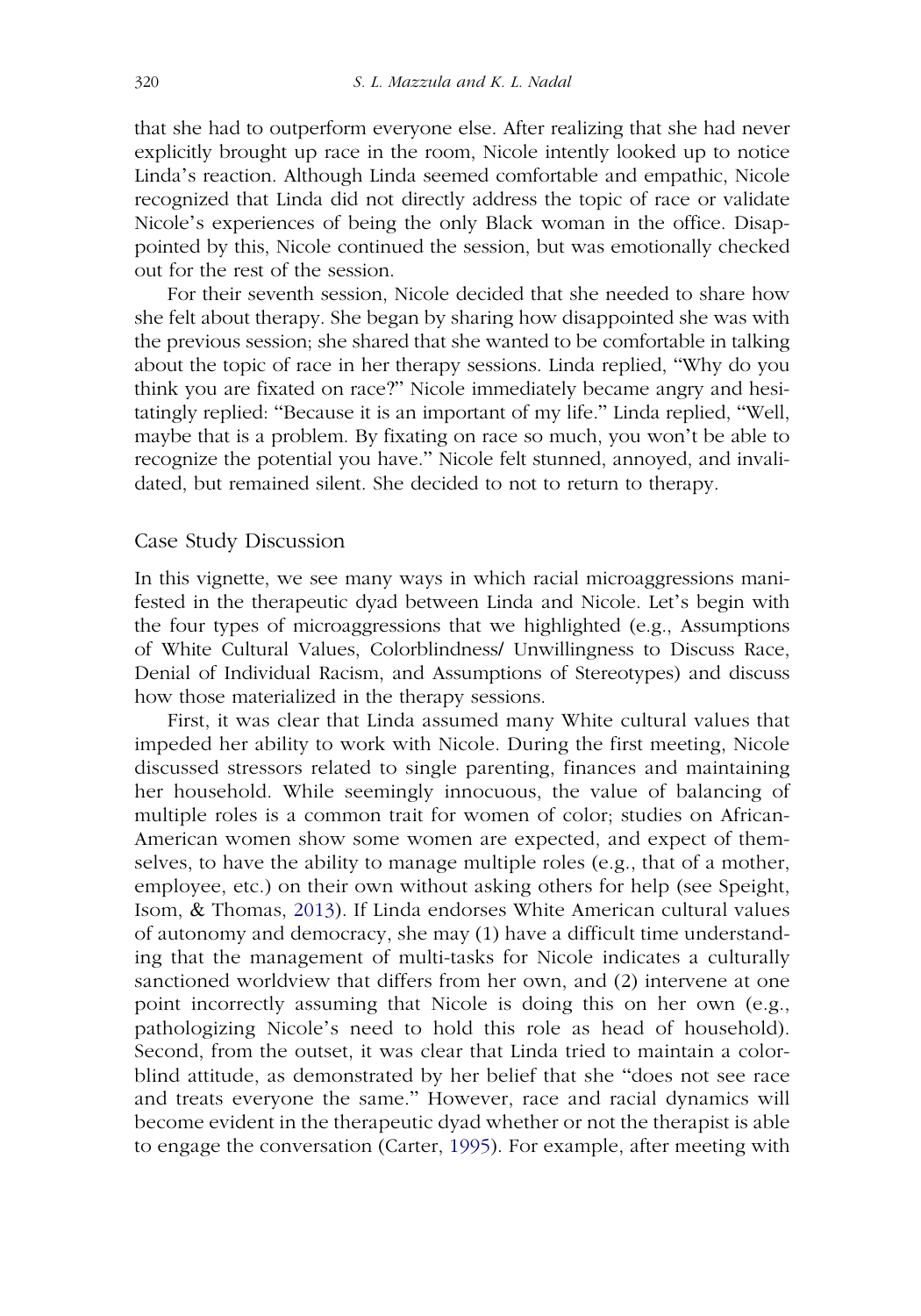Linda several times, Nicole described feeling burdened by being the only Black woman in her office. While Linda was emphatic, she did not address Nicole's experience directly. She did not acknowledge that race is a salient part of Nicole's life or that racism (and sexism and other forms of discrimination) may be a regular experience in Nicole's life. Perhaps if Linda was aware of research studies that have demonstrated this phenomenon (see Carter et al., 2013), she may have recognized that Nicole's experiences were quite common.

Further, it appears that Linda had been somewhat successful in establishing a trusting relationship with Nicole, as indicated by the notion that Nicole did initially feel safe in discussing her experience as a Black woman. Yet, perhaps due to the invisibility of Whiteness, Linda was unable to see this as an opportunity to further engage the client around issues of race. It is possible that Linda was uncomfortable about issues of race or did not want to bring up race because she believes race to be a socially taboo topic. However, in doing so, she unintentionally dismissed the client's reality, as well as the opportunity to develop a stronger therapeutic bond. Scholars and researchers note clients' perceptions of their therapists' ability to value the salience of racial and cultural issues in clients lives are related to better therapeutic rapport and client-therapist relationship (see Owen et al., 2011).

When Nicole expressed disappointment with therapy, Linda's response was that Nicole was too focused on race. Statements, like these, that negate an individual's racial realities have been referred to as microinvalidations (Sue et al., 2007). In this case, Linda's statement dismissed the centrality of Nicole's racial experiences in her life and the possibility that Nicole's experiences with racism impacted her wellbeing. Linda's statement also demonstrated her lack of awareness of the many studies that support that people of color do indeed experience discrimination regularly in their lives (see Sue & Sue, 2012; Carter et al., 2013) and that these experiences of racial microaggressions, like the ones that Nicole describes, are related to mental health issues (see Nadal, Griffin, et al., 2014).

When telling the story about her 20-year relationship with her husband, Nicole noticed that Linda's facial expression was one of surprise, which was followed by Linda asking Nicole about whether her daughter was born before or after she married David. While a seemingly innocent question, it is likely that Linda's reactions are based on her stereotypes about Black women. Perhaps Linda has biases that Black women do not have long-term romantic relationships or that all Black children are born to single mothers. Linda merely continued the therapy session without addressing the impasse that occurred. Nicole was annoyed by the whole interaction, but did not address it. If she did, it is possible that Linda would have denied that she committed a microaggression. Because Linda is committed to feminism and social justice issues, she may believe that she is incapable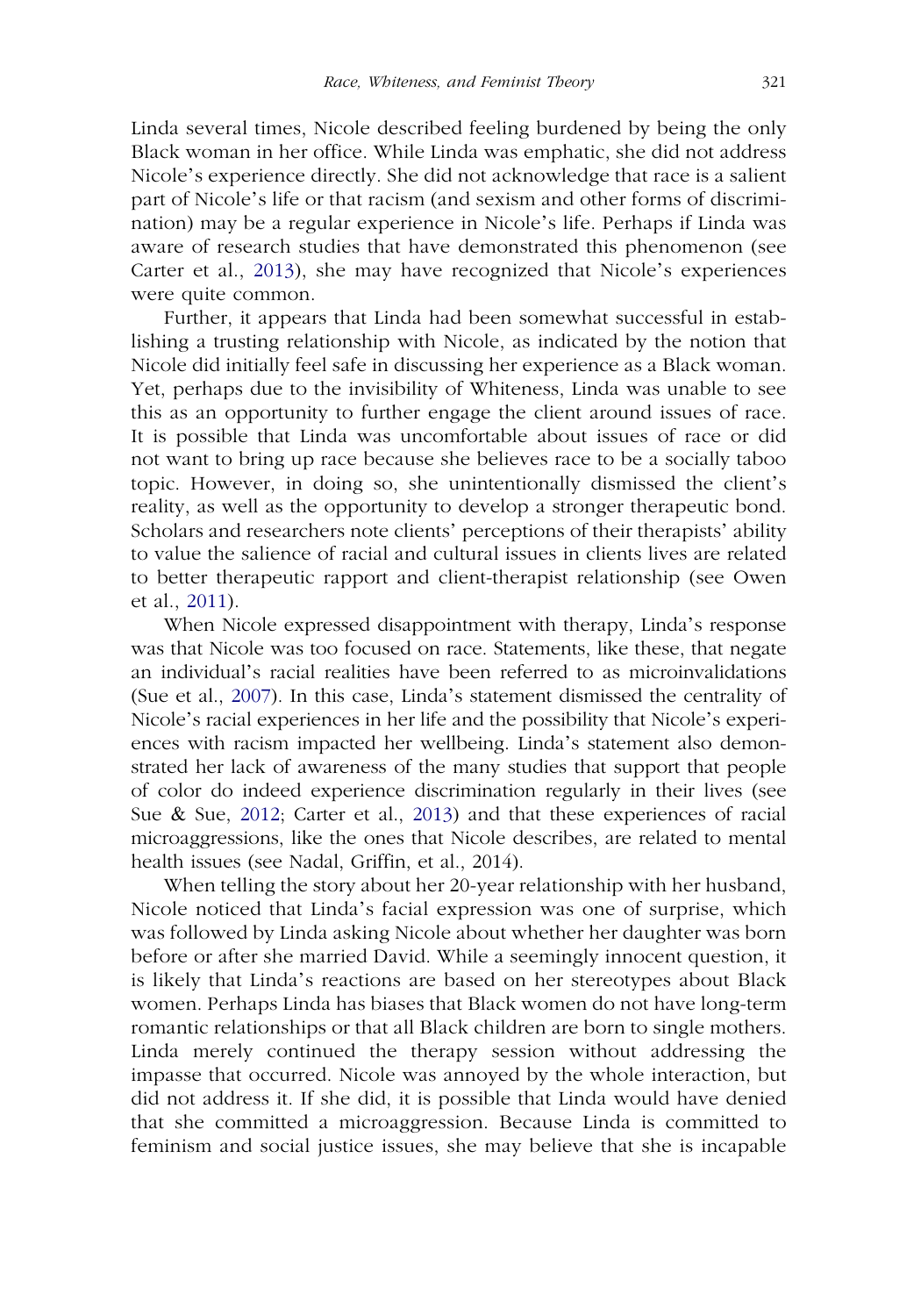of discriminating against her clients; she may also be unaware of the biases she holds about other groups. As a result, the incident went unaddressed and Nicole continued to grow more disappointed in therapy. Given the previous studies that show a healthy client-therapy relationship and therapists' credibility are associated with their clients' perceptions that her or his therapist has the ability to work with issues of race and culture (Owen et al., 2011), it is likely that Linda's inability to discuss race may have led to Nicole's premature termination.

Another dynamic occurred in the therapeutic dyad that is worth noting. Nicole held assumptions about Linda that may have impacted her treatment. Nicole was surprised that her therapist was a White woman and had the preference of working with a person of color, particularly a woman of color. Here, we see potential underlying issues of mistrust, which could have been addressed right away. Given previous studies on some African Americans' perceptions of White therapists as "detached" and unlikely to be able to relate to their experience (Thompson et al., 2004), it would have been worthwhile for Linda to engage Nicole in a conversation in one of their first sessions. However, because Linda is in a place where she "does not see race," it did not occur and the cultural mistrust grew throughout their work together.

#### **CONCLUSION**

Racial microaggressions have been documented to be pervasive in the lives of marginalized groups (Nadal, 2011, 2013; Nadal, Mazzula, et al., 2014). Although relatively little has been documented on the manifestation of racial microaggressions in treatment (Owen et al., 2011), we discussed several types of racial microaggressions that could occur between White feminist therapists and clients of color. While APA's Guidelines on Multicultural Education, Training, Research, Practice and Organizational Change for Psychologists (2002) encourage psychologists to examine their own biases, assumptions, and worldview, we understand self-awareness is challenging, and more so in the context of racial microaggressions for White therapists due to the invisibility of Whiteness. Exploring personal biases, prejudices, and assumptions requires therapists to engage in thoughtful and deliberate self-reflection on their dominant social status and how their assumptions and worldviews influence interactions with clients.

The process of discovering our own biases and assumptions is a lifelong journey and commitment that transcends a prescribed set of skills (Mazzula & Rangel, 2011). For White trainees, who are just beginning to engage in feminist work, it is important for them to understand the lifelong nature of discovering and owning racist biases and assumptions; as well as the importance for a support system given the difficulties and challenges that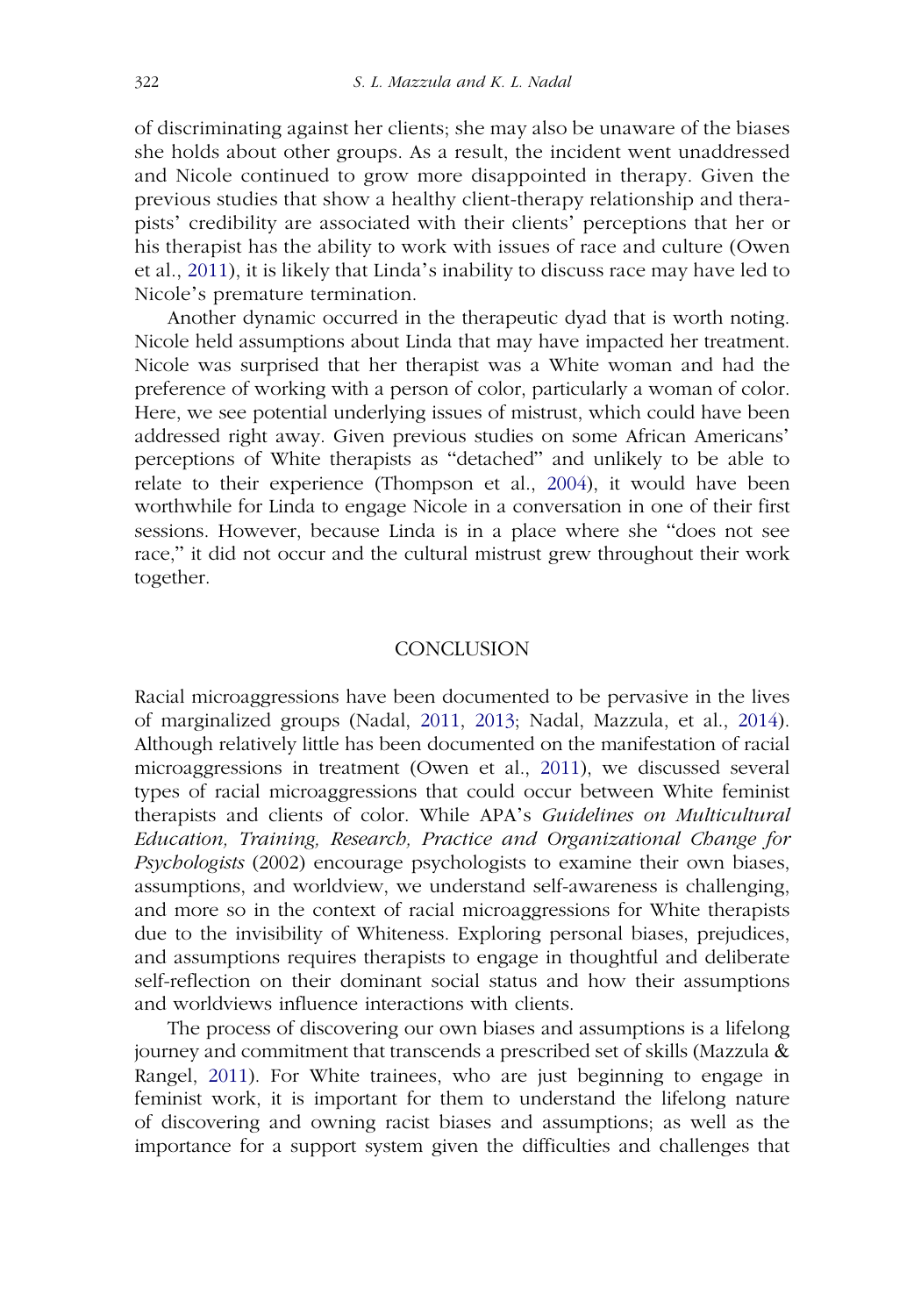may arise when engaging in this work (Smith  $\&$  Redington, 2010). Increasing self-awareness and preventing racial microaggressions from occurring in the therapy room are critical when working with Clients of Color who have been documented to continue to encounter race-based experiences of discrimination on a daily basis (Carter, Forsyth, Mazzula, & Williams, 2005; Nadal, 2011). Providing a "safe space" for clients to discuss their own experiences with racial microaggressions can assist in building a healthy clienttherapist alliance and break down cultural mistrust of system that has been historically oppressive to marginalized populations (Sue & Sue, 2012).

#### **REFERENCES**

- American Psychological Association. (2002). Guidelines on multicultural education, training, research, practice, and organizational change for psychologists. Washington, DC: American Psychological Association.
- American Psychiatric Association. (2014). Diagnostic and statistical manual of mental disorders (5th ed.). Washington, DC: Author.
- Amodio, D. M., & Devine, P. G. (2006). Stereotyping and evaluation in implicit race bias: Evidence for independent constructs and unique effects on behavior. Journal of Personality and Social Psychology, 91(4), 652–661. doi:10.1037/0022- 3514.91.4.652
- Atdjian, S., & Vega, W. A. (2005). Disparities in mental health treatment in the U.S. racial and ethnic minority groups: Implications for psychiatrists. Psychiatric Services, 56(12), 1600–1602. doi:10.1176/appi.ps.56.12.1600
- Bell, T. J., & Tracey, T. J. G. (2006). The relation of cultural mistrust and psychological health. Journal of Multicultural Counseling and Development, 34(1), 2–14. doi:10.1002/j.2161-1912.2006.tb00022.x
- Bennett, M. J., & Stewart, E. C. (2005). American cultural patterns: A cross-cultural perspective (2nd ed.). Boston, MA: Intercultural Press.
- Blume, A. W., Lovato, L. V., Thyken, B. N., & Denny, N. (2012). The relationship of microaggressions with alcohol use and anxiety among ethnic minority college students in a historically White institution. Cultural Diversity and Ethnic Minority Psychology, 18(1), 45–54. doi:10.1037/a0025457
- Carter, R. T. (1995). The influence of race and racial identity in psychotherapy. New York, NY: Wiley & Sons, Inc.
- Carter, R. T. (2007). Racism and psychological and emotional injury: Recognizing and assessing race-based traumatic stress. The Counseling Psychologist, 35(1), 13–105. doi:10.1177/0011000006292033
- Carter, R. T., Forsyth, J., Mazzula, S. L., & Williams, B. (2005). Racial discrimination and race-based traumatic stress. In R. T. Carter (Vol. Ed.), Handbook of racial-cultural psychology and counseling: Practice and training (Vol. 2, pp. 447–476). New York: Wiley & Sons, Inc.
- Carter, R. T., Mazzula, S., Victoria, R., Vazquez, R., Hall, S., Smith, S., . . . Williams, B. (2013). Initial development of the race-based traumatic stress symptom scale: Assessing the emotional impact of racism. Psychological Trauma: Theory, Research, Practice, and Policy, 5(1), 1–9. doi:10.1037/a0025911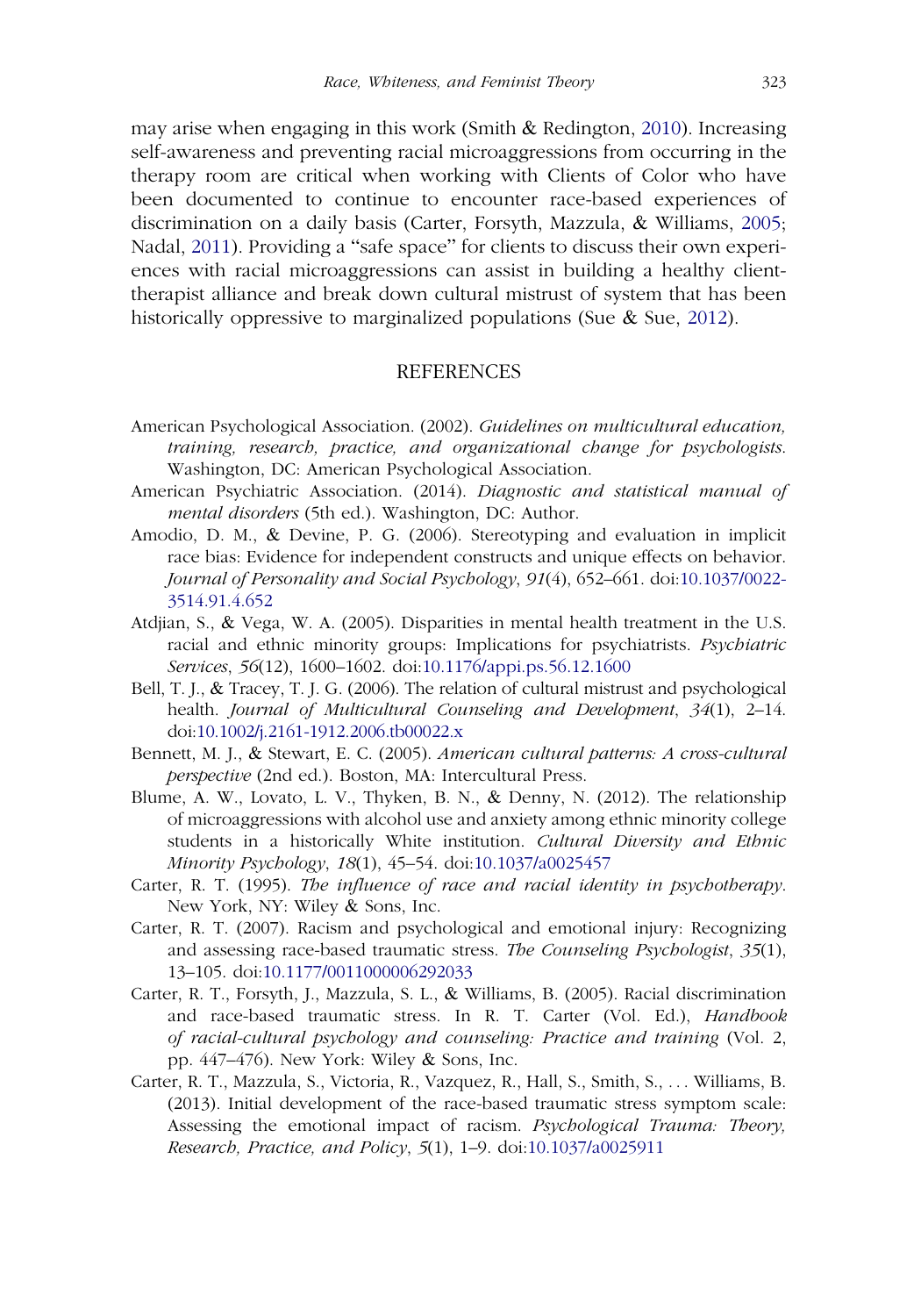- Chang, D. F., & Berk, A. (2009). Making cross-racial therapy work: A phenomenological study of clients' experiences of cross-racial therapy. Journal of Counseling Psychology, 56, 521–536. doi:10.1037/a0016905
- Chow, J. C.-C., Jaffee, K., & Snowden, L. (2003). Racial/ethnic disparities in the use of mental health services in poverty areas. American Journal of Public Health, 93, 792–797. doi:10.2105/ajph.93.5.792
- Dovidio, J. F., & Gaertner, S. L. (1986). Prejudice, discrimination, and racism: Historical trends and contemporary approaches. In J. F. Dovidio & S. L. Gaertner (Eds.), Prejudice, discrimination and racism (pp. 1–34). Orlando, FL: Academic Press.
- Enns, C. (2004). Feminist theories and feminist psychotherapies: Origins, themes, and diversity (2nd ed.). New York: Haworth Press.
- Gary, F. A. (2005). Stigma: Barrier to mental health care among ethnic minorities. Issues in Mental Health Nursing, 26, 979–999. doi:10.1080/01612840500280638
- Greene, B. (1997). Ethnic minority lesbians and gay men: Mental health and treatment issues. In B. Greene (Ed.), Ethnic and cultural diversity among lesbians and gay men (pp. 216–239). Thousand Oaks, CA: Sage.
- Hansen, N. D., Randazzo, K. V., Schwartz, A., Marshall, M., Kalis, D., Frazier, R., . . . Norvig, G. (2006). Do we practice what we preach? An exploratory survey of multicultural psychotherapy competencies. Professional Psychology: Research and Practice, 37(1), 66–74. doi:10.1037/0735-7028.37.1.66
- Helms, J. E. (1990). Black and White racial identity attitudes: Theory, research, and practice. Westport, CT: Greenwood Press.
- Hurtado, A., & Stewart, A. J. (2004). Through the looking glass: Implications for studying whiteness for feminist methods. In M. Fine, L. Weis, L. P. Pruitt, & A. Burns (Eds.), Off White: Readings on power, privilege, and resistance (pp. 315–330). New York: Routledge.
- Jacobs, L. (2000). For Whites only. British Gestalt Journal 9(1), 3–14.
- Mazzula, S. L., & Rangel, B. (2011). Cultural consideration for mental health treatment with women of color. In P. Lundberg-Love, K. Nadal, & M. Paludi (Eds), Women and mental disorders: Treatments and research (Vol. 4, pp. 75–91). Santa Barbara, CA: Praeger.
- McIntosh, P. (2003). White privilege: Unpacking the invisible knapsack. In S. Plous (Ed.), Understanding prejudice and discrimination (pp. 191–196). New York: McGraw-Hill.
- Nadal, K. L. (2011). The Racial and Ethnic Microaggressions Scale (REMS): Construction, reliability, and validity. Journal of Counseling Psychology, 58, 470–480. doi:10.1037/ a0025193
- Nadal, K. L. (2013). That's so gay! microaggressions and the lesbian, gay, bisexual, and transgender community. Washington, DC: American Psychological Association.
- Nadal, K. L., Escobar, K. M. V., Prado, G. T., David, E. J. R., & Haynes, K. (2012). Racial microaggressions and the Filipino American Experience: Recommendations for counseling and development. Journal of Multicultural Counseling and Development, 40, 156–173. doi:10.1002/j.2161-1912.2012.00015.x
- Nadal, K. L., Griffin, K. E., Wong, Y., Hamit, S., & Rasmus, M. (2014). The Impact of Racial microaggressions on mental health: Counseling Implications for clients of color. Journal of Counseling & Development, 92(1), 57–66. doi:10.1002/j.1556- 6676.2014.00130.x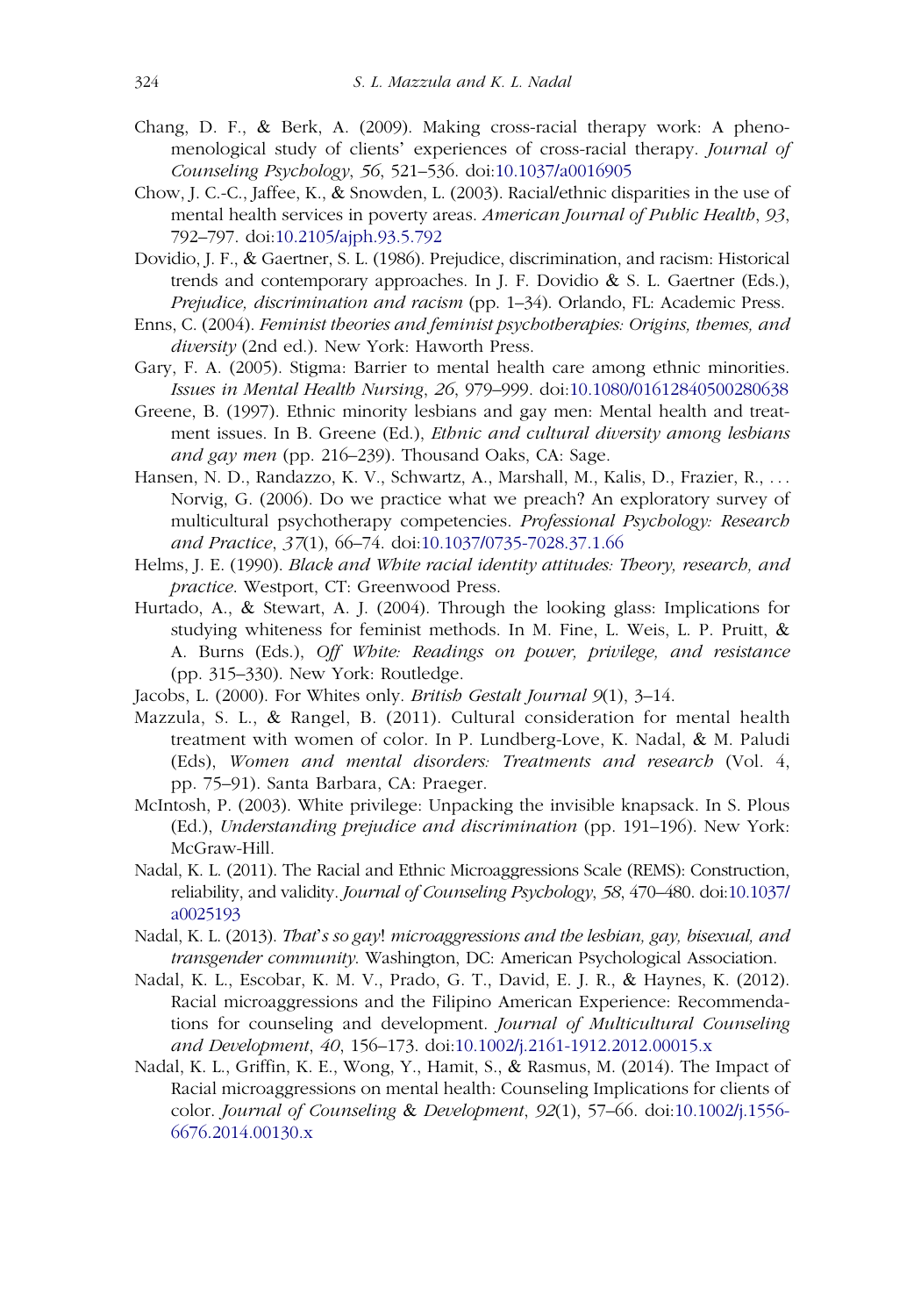- Nadal, K. L., Mazzula, S. L., Rivera, D. P., & Fujii-Doe, W. (2014). Journal of Latina/o Psychology, 2(2), 67–78. doi:10.1037/lat0000013
- Nadeem, E., Lange, J. M., Edge, D., Fongwa, M., Belin, T., & Miranda, J. (2007). Does stigma keep poor young immigrant and US-born Black and Latina women from seeking mental health care? Psychiatric Services, 58, 1547–1554. doi:10.1176/ appi.ps.58.12.1547
- Neville, H. A., Lilly, R. L., Duran, G., Lee, R. M., & Browne, L. (2000). Construction and initial validation of the Color Blind Racial Attitudes Scale (CoBRAS). Journal of Counseling Psychology, 47, 59–70. doi:10.1037//0022-0167.47.1.59
- Owen, J. J., Tao, K., Leach, M. M., & Rodolfa, E. (2011). Clients' perceptions of their psychotherapists' multicultural orientation. Psychotherapy, 48(3), 274–282. doi:10.1037/a0022065
- Rivera, D. P., Forquer, E. E.,  $\&$  Rangel, R. (2010). Microaggressions and the life experience of Latina/o Americans. In D. W. Sue (Ed.), Microaggressions and marginality: Manifestation, dynamics, and impact (pp. 59–84). New York: Wiley & Sons.
- Shelton, K., & Delgado-Romero, E. A. (2011). Sexual orientation microaggressions: The experience of lesbian, gay, bisexual, and queer clients in psychotherapy. Journal of Counseling Psychology, 58(2), 210–221. doi:10.1037/a0022251
- Shim, R. S., Compton, M. T., Rust, G., Druss, B. G., & Kaslow, N. J. (2009). Raceethnicity as a predictor of attitudes toward mental health treatment seeking. Psychiatric Services, 60(10), 1336–1341. doi:10.1176/appi.ps.60.10.1336
- Smith, L., & Redington, R. M. (2010). Lessons from the experiences of White antiracist activists. Professional Psychology: Research and Practice, 41, 541–549. doi:10.1037/a0021793
- Speight, S. L., Isom, D. A., & Thomas, A. J. (2013). From Hottentot to Superwoman: Issues of identity and mental health for African American women. In C. Z. Enns & E. N. Williams (Eds.), The Oxford handbook of feminist multicultural counseling psychology (pp. 115–130). New York: Oxford University Press.
- Sue, D. W. (2004). Whiteness and ethnocentric monoculturalism: Making the "invisible" visible. American Psychologist, 59, 759–769. doi:10.1037/0003–066x. 59.8.761
- Sue, D. W., Bucceri, J., Lin, A. I., Nadal, K. L., & Torino, G. C. (2010). Racial microaggressions and the Asian American experience. Asian American Journal of Psychology, S(1), 88–101. doi:10.1037/1948-1985.S.1.88
- Sue, D. W., Capodilupo, C. M., Torino, G. C., Bucceri, J. M., Holder, A. M. B., Nadal, K. L., & Esquilin, M. (2007). Racial microaggressions in everyday life: Implications for counseling. The American Psychologist, 62(4), 271–286. doi:10.1037/ 0003-066x.62.4.271
- Sue, D. W., Nadal, K. L., Capodilupo, C. M., Lin, A. I., Torino, G. C., & Rivera, D. P. (2008). Racial Microaggressions against Black Americans: Implications for counseling. Journal of Counseling & Development, 86(3), 330–338. doi:10.1002/ j.1556-6678.2008.tb00517.x
- Sue, D. W., & Sue, D. (2012). Counseling the culturally diverse (6th ed.). New York: John Wiley & Sons, Inc.